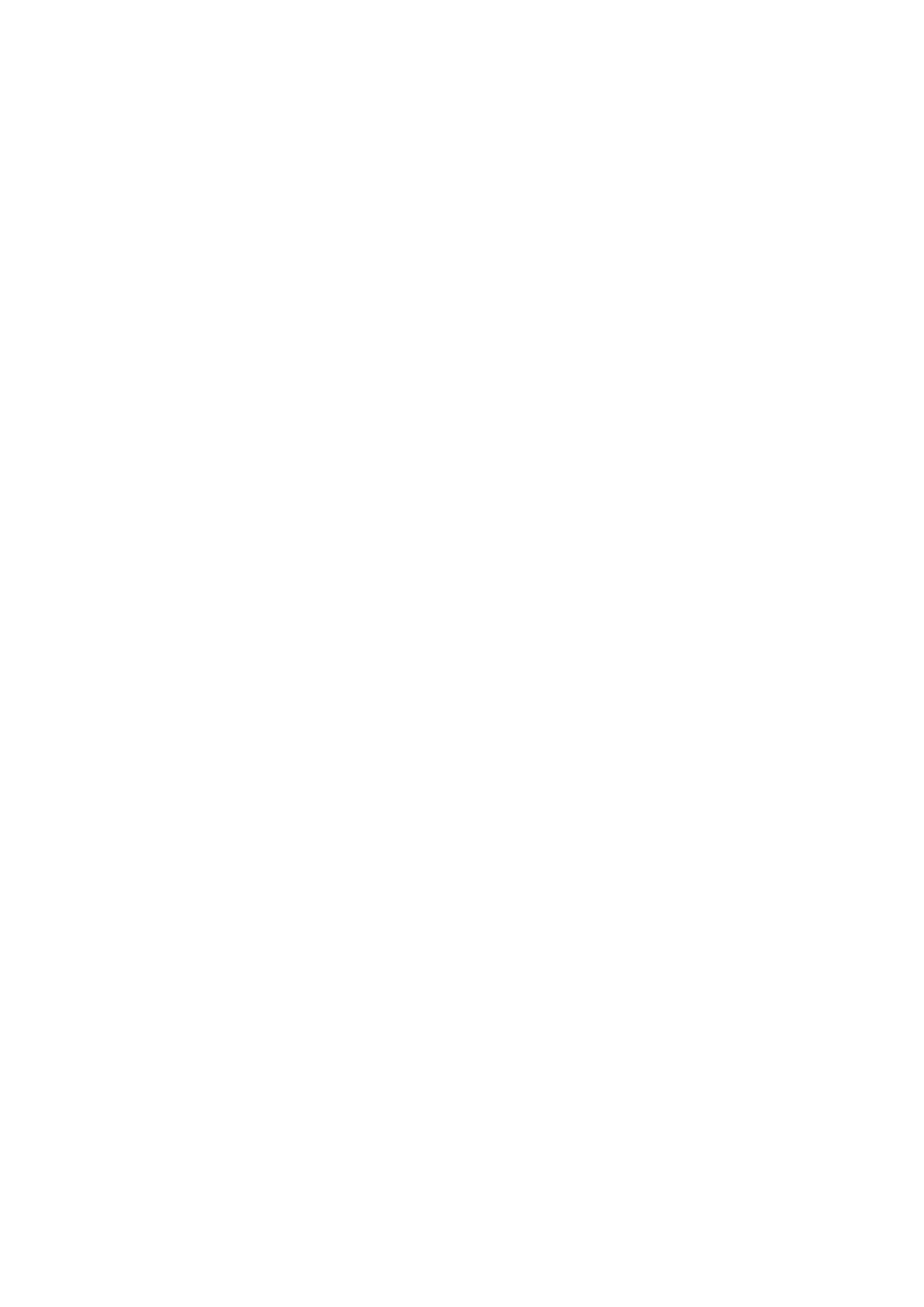#### **Introduction**

The FIS Injury Surveillance System (FIS ISS) was developed prior the 2006/07 winter season by FIS in collaboration with the Oslo Sports Trauma Research Center (OSTRC). The purpose of the FIS ISS is firstly to monitor injury patterns and trends in the different FIS disciplines (alpine skiing, freestyle skiing, snowboarding and ski jumping) and secondly to provide background data for in-depth studies of the causes of injury. The ultimate objective is to reduce the risk of injuries among the athletes by suggesting preventive measure for the future. The purpose of this internal FIS report is to provide complete data to all stakeholders within FIS as a basis for discussions on injury prevention in the different FIS disciplines.

So far, injuries among the World Cup (WC) athletes have been recorded through 13 winter seasons (2006-2019) based on athlete interviews. Athletes were interviewed by research groups from the OSTRC at the final WC events each season. The number of athletes interviewed for each of the 13 seasons is shown in Table 1. Thus, it should be noted that the injuries in this report do not represent the total number of injuries in the World Cup, but only those occurring to the athletes covered by the interviews.

The alpine European Cup was included in the injury surveillance for the first time from the 2013/14 season. FIS asked us to re-include WC male and female ski jumpers in the interviews for the first time since 2008, starting from the 2014/15 season. We were also asked by FIS to discontinue the interviews of Telemark skiers from the 2014/15 season, as sufficient data has been collected.

The athletes were asked about injuries they had sustained in training and competition during the 5-month WC season and which required attention by medical personnel. Coaches and medical staff were interviewed about athletes who did not participate in the final WC events. For all reported injuries, an injury form was completed, and the specific injury information requested on the form included: (1) injury location, expressed as the body part injured and which side of the body, (2) injury severity, expressed as number of days of absence from full participating in training and competition, (3) injury type, (4) injury circumstances, and (5) specific diagnosis. An injury that resulted in at least 1 day of absence from training or competition is referred to as a "time-loss injury", and an injury with absence > 28 days is defined as a "severe injury". As we continue our research to understand the causes of injury, focusing on the injury mechanisms for the most prevalent injury types and the contribution of course design and safety equipment, we hope that this report will inspire all stakeholders to consider how they can contribute in the quest for ways to reduce the risk of injuries to our athletes.

Oslo, May 2019

Erling Hisdal and Roald Bahr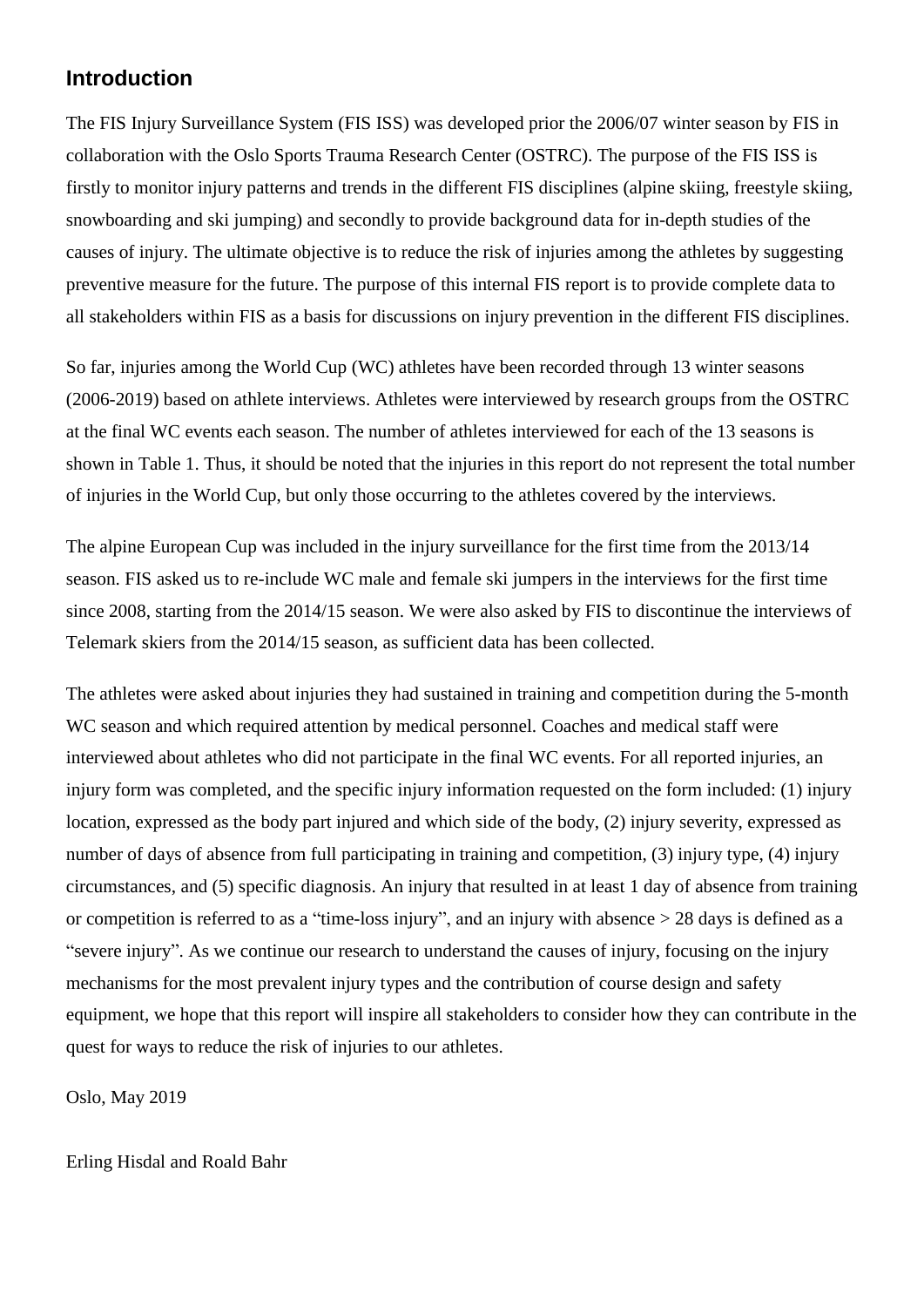#### **List of tables**

*Table 1*. The number of athletes interviewed in the different FIS disciplines for each of the 13 seasons (2006-19). *Table 2.* The total number of injuries in each of the FIS disciplines (n=3950) regarding injury circumstances. *Table 3.* The total number of injuries in each of the FIS disciplines (n=3950) regarding injury severity. *Table 4*. The total number of injuries in each of the FIS disciplines (n=3950) regarding injury type. *Table 5*. The total number of injuries in each of the FIS WC disciplines (n=3950) regarding injury location. *Table 6.* The total number of injuries in WC alpine skiing (n=1083) regarding injury location versus injury severity. *Table 7*. The total number of injuries in EC alpine skiing (n=239) regarding injury location versus injury severity. *Table 8.* The total number of injuries in freestyle skiing (n=1263) regarding injury location versus injury severity. *Table 9.* The total number of injuries in snowboarding (n= 1276) regarding injury location versus injury severity. *Table 10.* The total number of injuries in ski jumping (n=89) regarding injury location versus injury severity.

#### **List of figures**

*Figure 1.* Injury incidence (injuries per 100 athletes) for time-loss injuries in each of the FIS WC disciplines.

*Figure 2.* Injury incidence (injuries per 100 athletes) in WC alpine skiing.

*Figure 3.* Injury incidence (injuries per 100 athletes) for time-loss injuries for males and females in WC alpine skiing.

*Figure 4.* Injury incidence (injuries per 1000 runs) for time-loss injuries for males and females in WC alpine skiing.

*Figure 5.* Injury incidence (injuries per 100 athletes) for males and females in freestyle skiing.

*Figure 6.* Injury incidence (injuries per 100 athletes) for time-loss injuries for males and females in freestyle skiing.

*Figure 7.* Injury incidence (injuries per 100 athletes) in snowboarding.

*Figure 8.* Injury incidence (injuries per 100 athletes) for time-loss injuries for males and females in snowboarding.

*Figure 9.* Injury incidence (injuries per 1000 runs) for males and females in ski cross and snowboard cross.

*Figure 10.* Injury incidence (injuries per 1000 runs) for males and females in ski and snowboard slopestyle.

*Figure 11.* Injury incidence (injuries per 1000 runs) males versus females in ski cross.

*Figure 12.* Injury incidence (injuries per 1000 runs) males versus females in snowboard cross.

*Figure 13*. Injury incidence (injuries per 100 athletes) for males and females in ski jumping.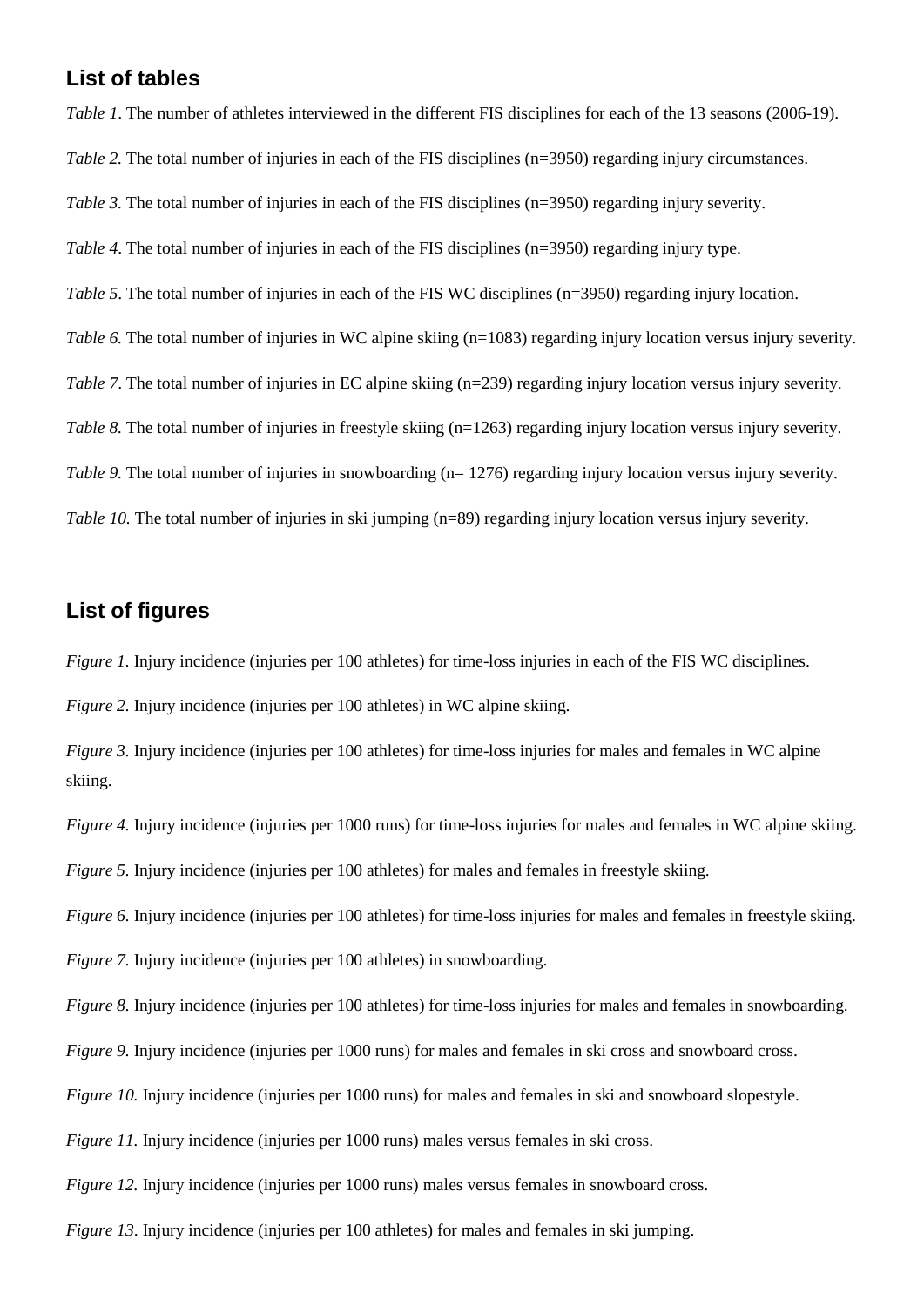*Figure 14.* Injury incidence (injuries per 1000 runs) for males and females in ski jumping.

*Figure 15.* Injury incidence (injuries per 1000 runs) in the different alpine WC disciplines.

*Figure 16.* Injury incidence (injuries per 100 athletes) for knee/ACL injuries in WC alpine skiing.

*Figure 17.* Injury incidence (injuries per 1000 runs) for knee/ACL injuries in WC alpine skiing.

*Figure 18.* Injury incidence (injuries per 100 athletes) for all injuries throughout the 2013-19 European Cup seasons.

*Figure 19.* Injury incidence (injuries per 1000 runs) for all injuries reported in European Cup competitions throughout the 2013-19 seasons, in the different alpine disciplines.

*Figure 20.* Injury incidence (injuries per 1000 runs) for time-loss injuries in alpine World Cup vs. European Cup competitions.

*Figure 21.* Injury incidence (injuries per 1000 runs) for knee injuries in World Cup vs. European Cup competitions.

*Figure 22.* Injury incidence (injuries per 1000 runs) for ACL total ruptures in World Cup vs. European Cup competitions.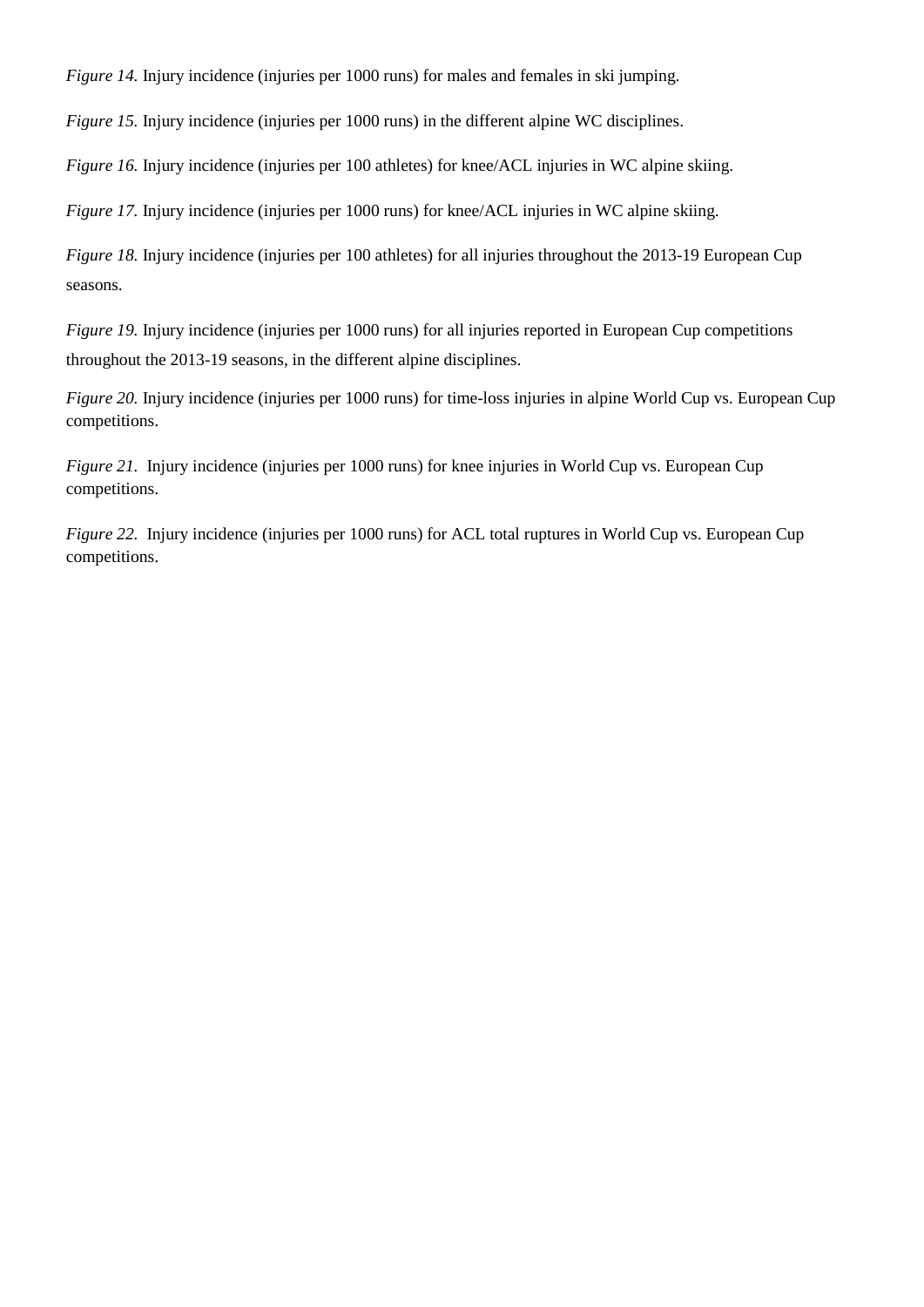# **Athlete interviews**

*Table 1*. The number of athletes interviewed in the different FIS disciplines for each of the 13 seasons (2006-19) among females and males.

|               | Alpine skiing-WC |        | Alpine skiing-EC |               |             | <b>Freestyle skiing</b> |             | Snowboarding  |      | Ski jumping |       |
|---------------|------------------|--------|------------------|---------------|-------------|-------------------------|-------------|---------------|------|-------------|-------|
| <b>Season</b> | <b>Male</b>      | Female | <b>Male</b>      | <b>Female</b> | <b>Male</b> | Female                  | <b>Male</b> | <b>Female</b> | Male | Female      | All   |
|               |                  |        |                  |               |             |                         |             |               |      |             |       |
| 2006/07       | 144              | 116    |                  |               | 107         | 46                      | 92          | 50            |      |             | 555   |
| 2007/08       | 148              | 113    |                  |               | 177         | 86                      | 186         | 94            |      |             | 804   |
| 2008/09       | 148              | 115    |                  |               | 143         | 103                     | 173         | 96            |      |             | 778   |
| 2009/10       | 140              | 128    |                  |               | 96          | 56                      | 172         | 99            |      |             | 691   |
| 2010/11       | 157              | 118    |                  |               | 171         | 105                     | 202         | 113           |      |             | 866   |
| 2011/12       | 148              | 118    |                  |               | 89          | 53                      | 102         | 54            |      |             | 564   |
| 2012/13       | 163              | 124    |                  |               | 208         | 132                     | 238         | 125           |      |             | 990   |
| 2013/14       | 149              | 119    | 91               | 64            | 145         | 85                      | 177         | 105           |      |             | 935   |
| 2014/15       | 147              | 107    | 78               | 68            | 208         | 134                     | 127         | 78            | 73   | 41          | 1061  |
| 2015/16       | 147              | 118    | 69               | 66            | 240         | 133                     | 177         | 112           | 89   | 44          | 1195  |
| 2016/17       | 113              | 107    | 134              | 104           | 72          | 51                      | 188         | 127           | 85   | 46          | 1027  |
| 2017/18       | 100              | 100    | 83               | 85            | 180         | 119                     | 186         | 115           | 59   | 44          | 1071  |
| 2018/19       | 138              | 107    | 67               | 78            | 237         | 143                     | 205         | 120           | 76   | 49          | 1220  |
| <b>Total</b>  | 1839             | 1490   | 522              | 465           | 2073        | 1246                    | 2225        | 1288          | 392  | 224         | 11757 |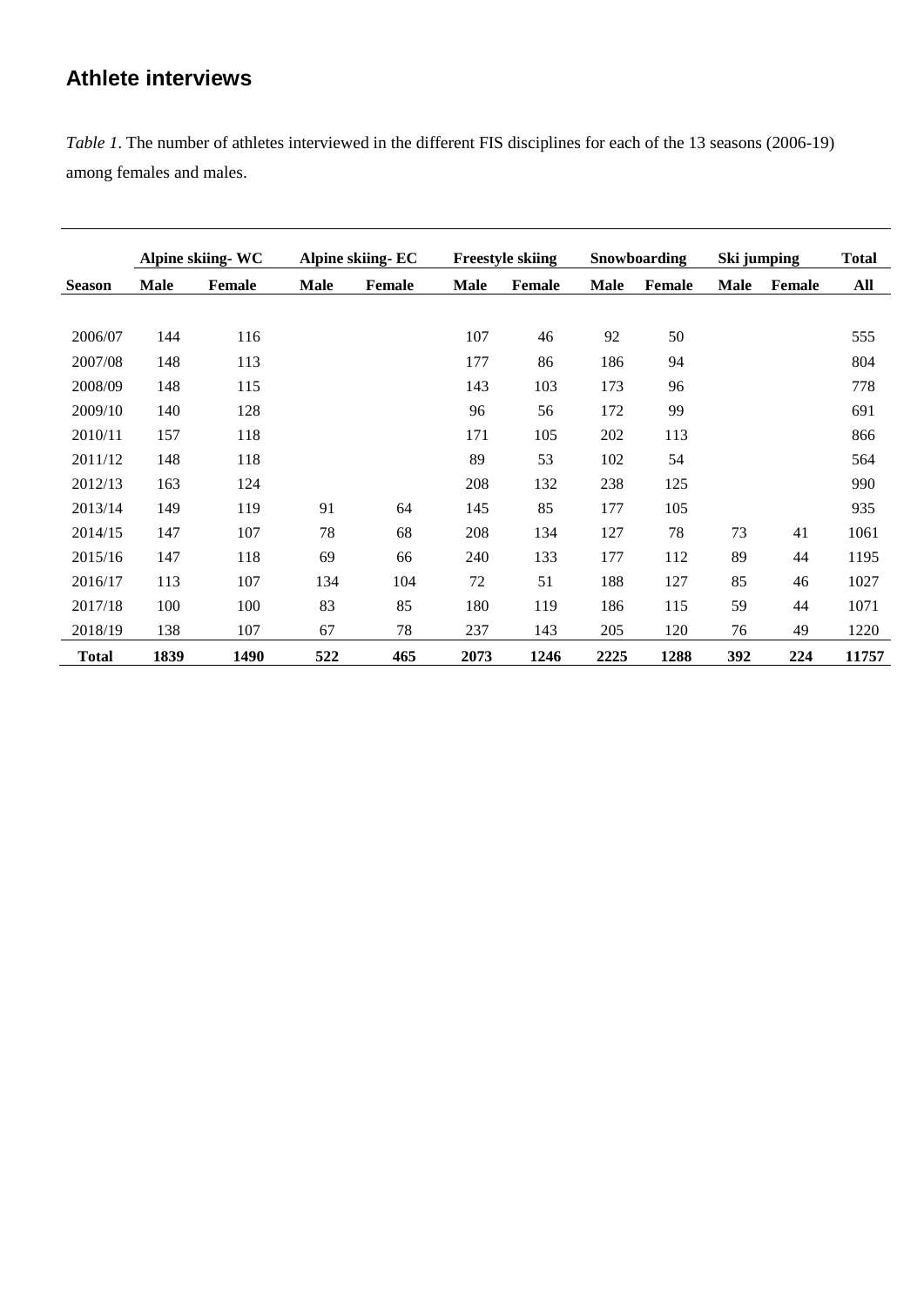# **Injury incidence, World Cup**

#### **Time-loss injuries (n=2988)**



*Figure 1.* Injury incidence, expressed as injuries per 100 athletes (with 95% confidence intervals), for time-loss, injuries reported for each of the 13 seasons (2006-19) in the different FIS World Cup disciplines.

Note: Ski jumping included from the 2014/2015 season.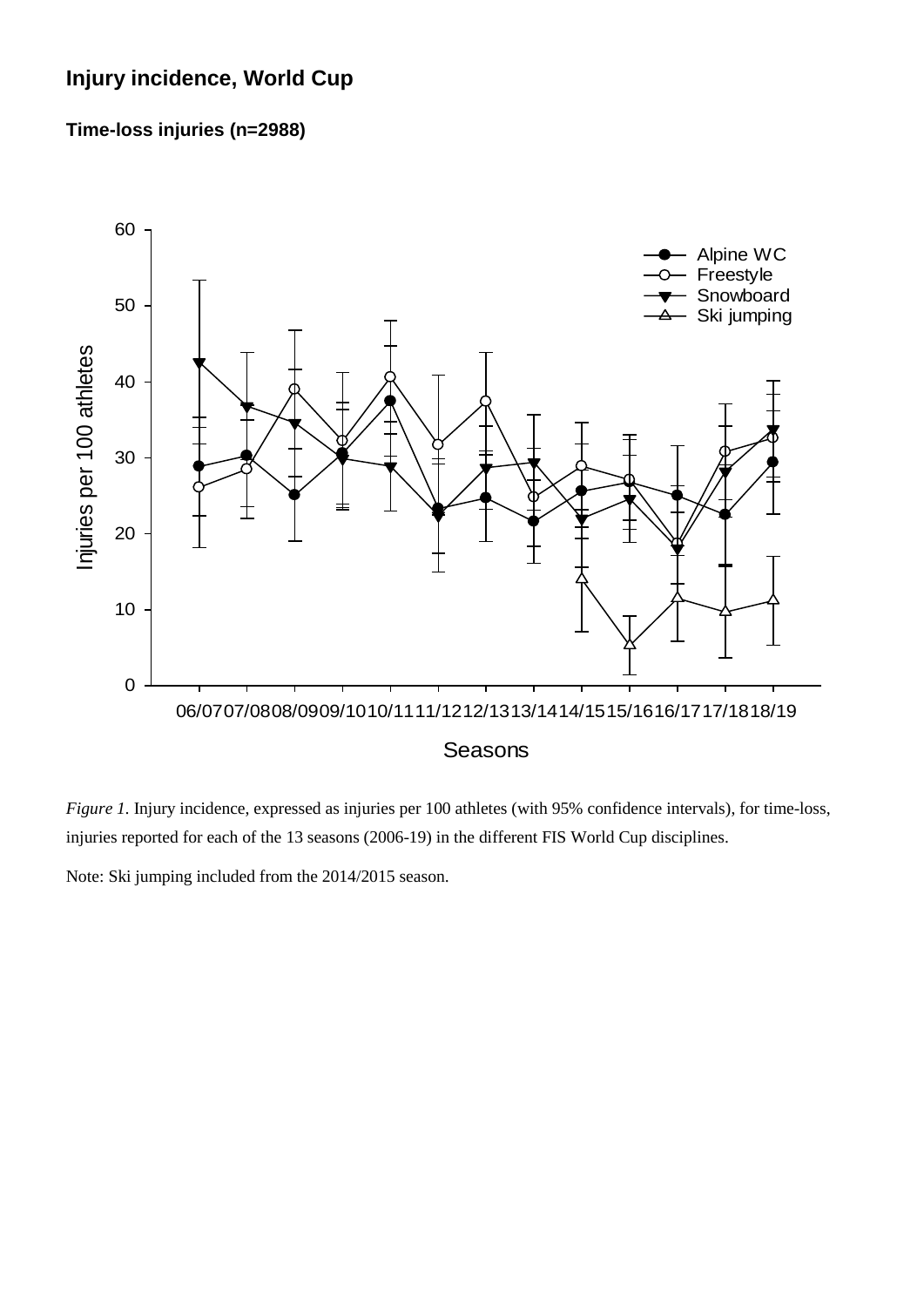# **Alpine skiing, World Cup**

**All injuries (n=1083)**



*Figure 2.* Injury incidence, expressed as injuries per 100 athletes (with 95% confidence intervals), for all injuries, time-loss injuries and severe injuries, reported for each of the 13 seasons (2006-19) in alpine skiing.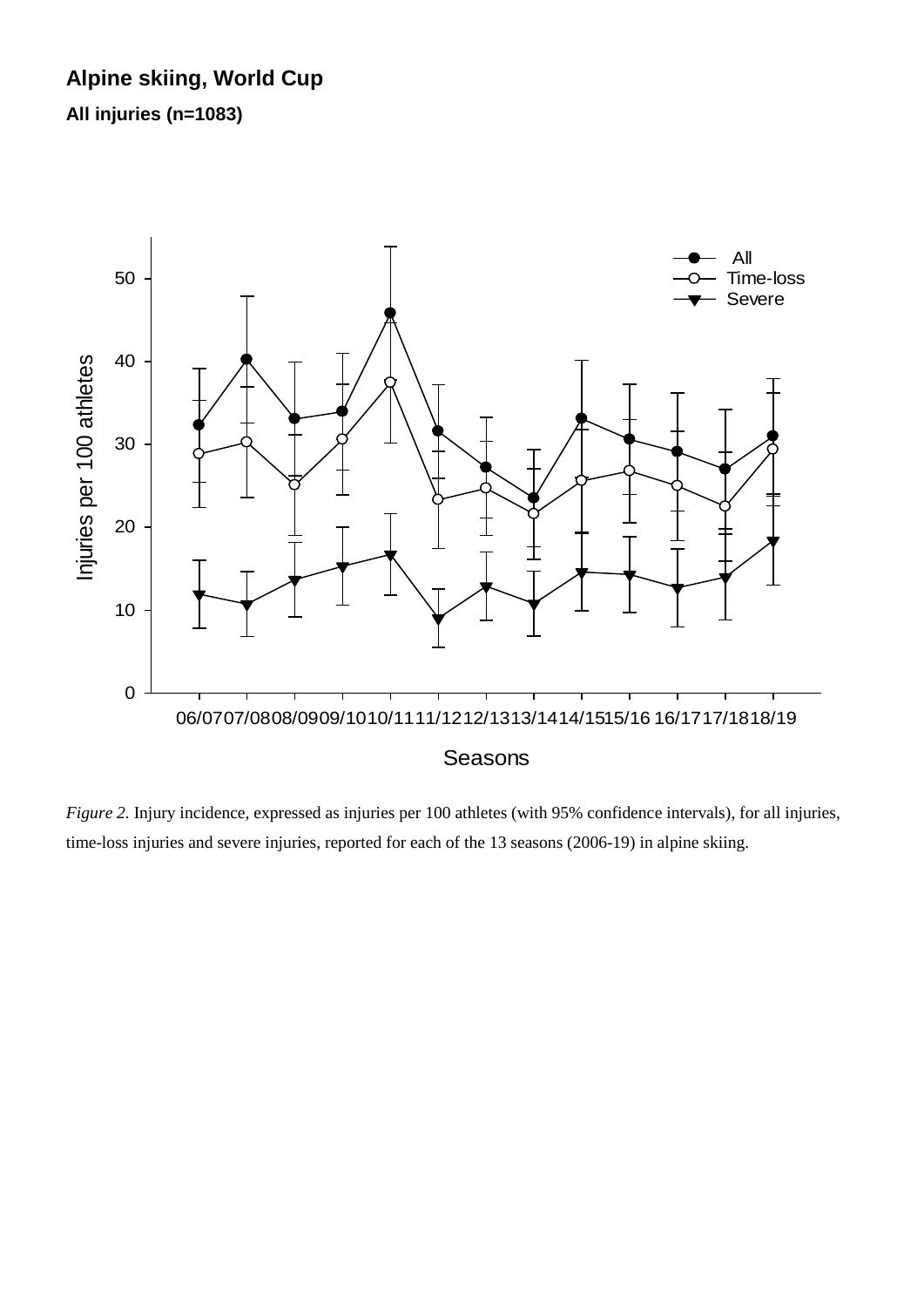# **Alpine skiing, World Cup**

**Time-loss injuries (n=916)**



*Figure 3*. Injury incidence, expressed as injuries per 100 athletes (with 95% confidence intervals), for time-loss injuries reported among males versus females for each of the 13 seasons (2006-19) in alpine skiing.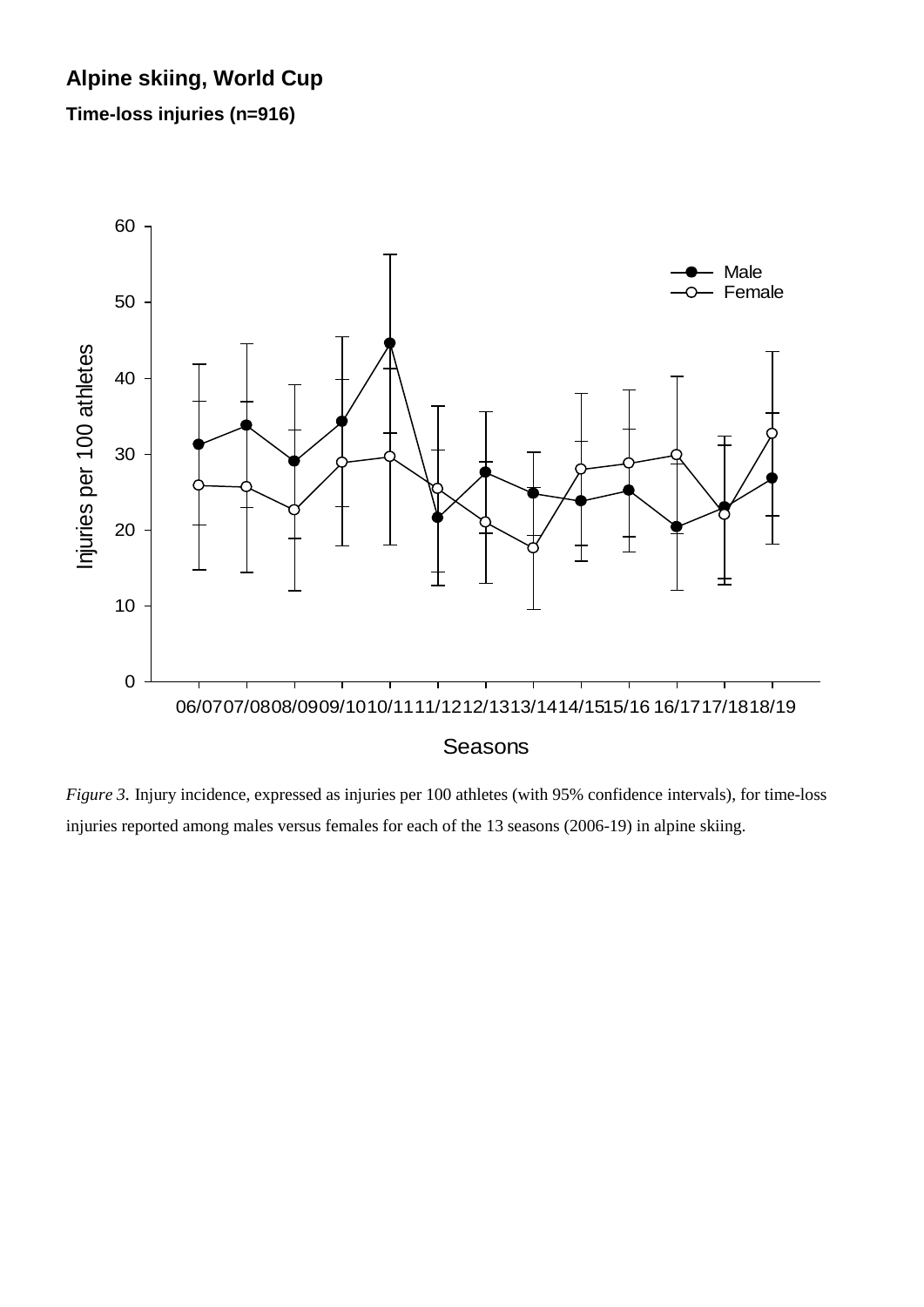# **Alpine skiing, World Cup**

**Time-loss injuries in WC races (n= 382)**



*Figure 4.* Time-loss injury incidences in WC races, expressed as the number of injuries per 1000 runs (with 95% confidence intervals) among females and males for each of the 13 seasons (2006-19).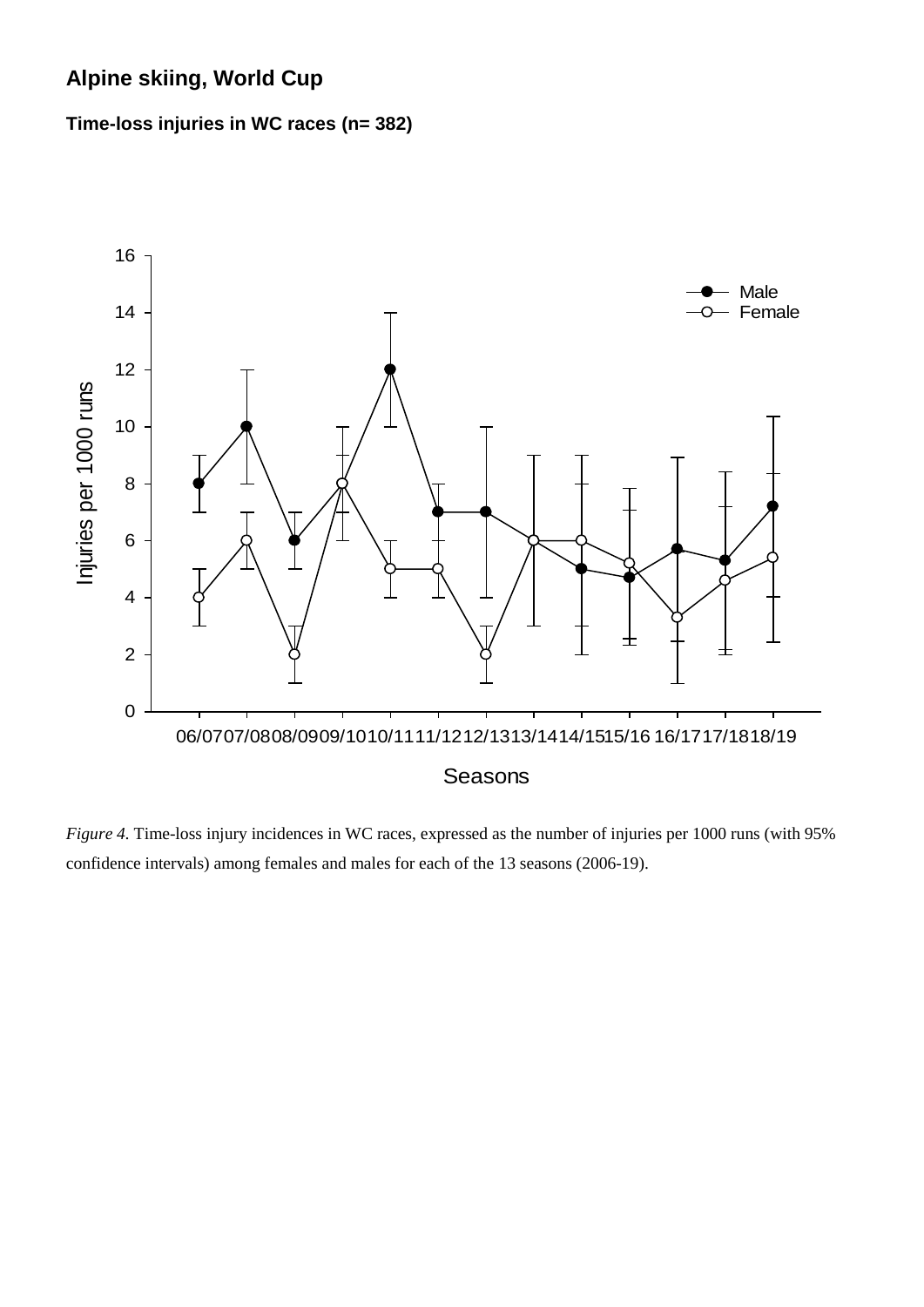# **Freestyle skiing**

#### **All injuries (n= 1263)**



*Figure 5.* Injury incidence, expressed as injuries per 100 athletes (with 95% confidence intervals), for all injuries, time-loss injuries and severe injuries, reported for each of the 13 seasons (2006-19) in freestyle skiing.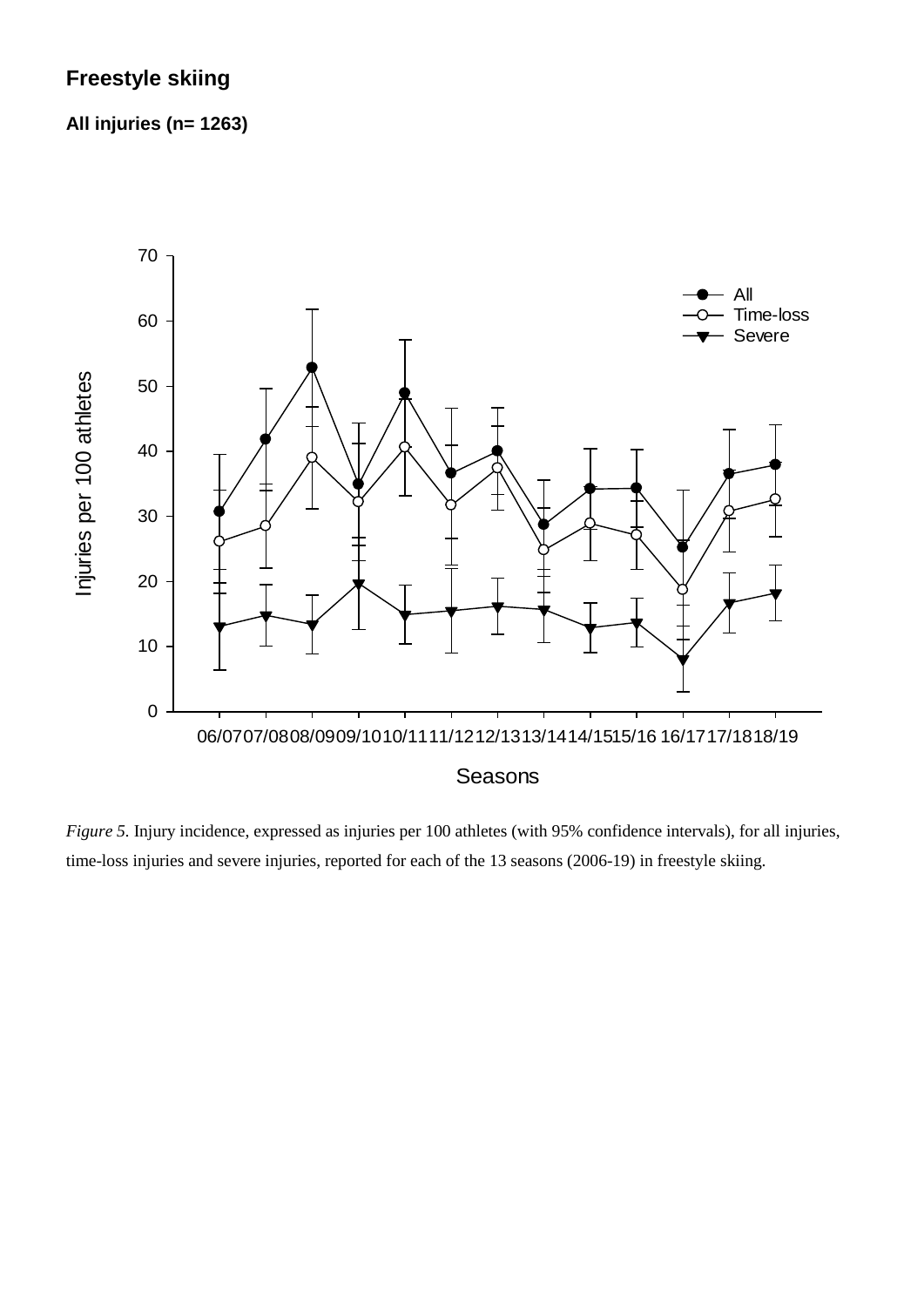# **Freestyle skiing**

**Time-loss injuries (n=1144)**



*Figure 6.* Injury incidence, expressed as injuries per 100 athletes (with 95% confidence intervals), for time-loss injuries reported among males versus females for each of the 13 seasons (2006-19) in freestyle skiing.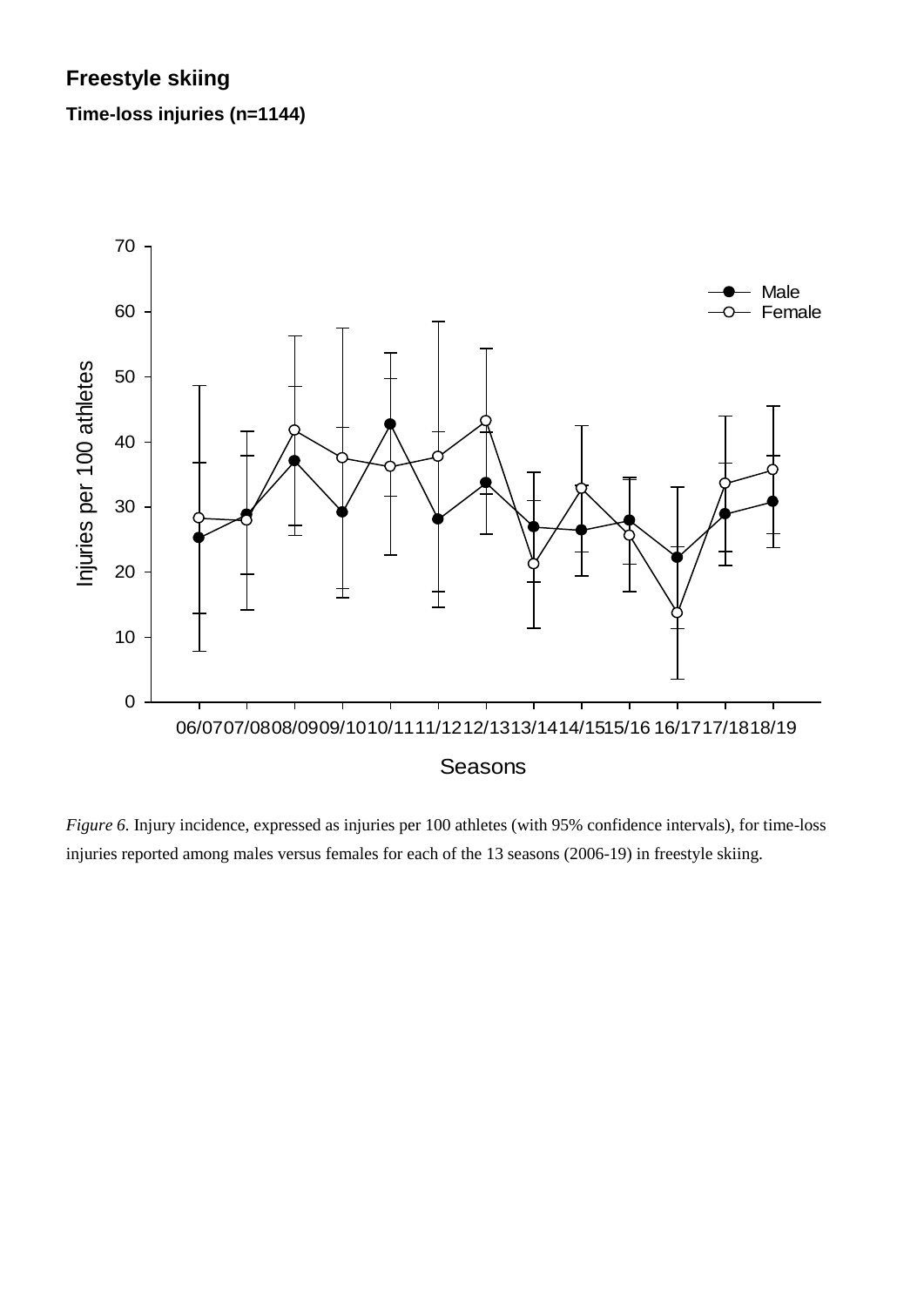# **Snowboarding**

**All injuries (n=1276)**



*Figure 7.* Injury incidence, expressed as injuries per 100 athletes (with 95% confidence intervals), for all injuries, time-loss injuries and severe injuries, reported for each of the 13 seasons (2006-19) in snowboarding.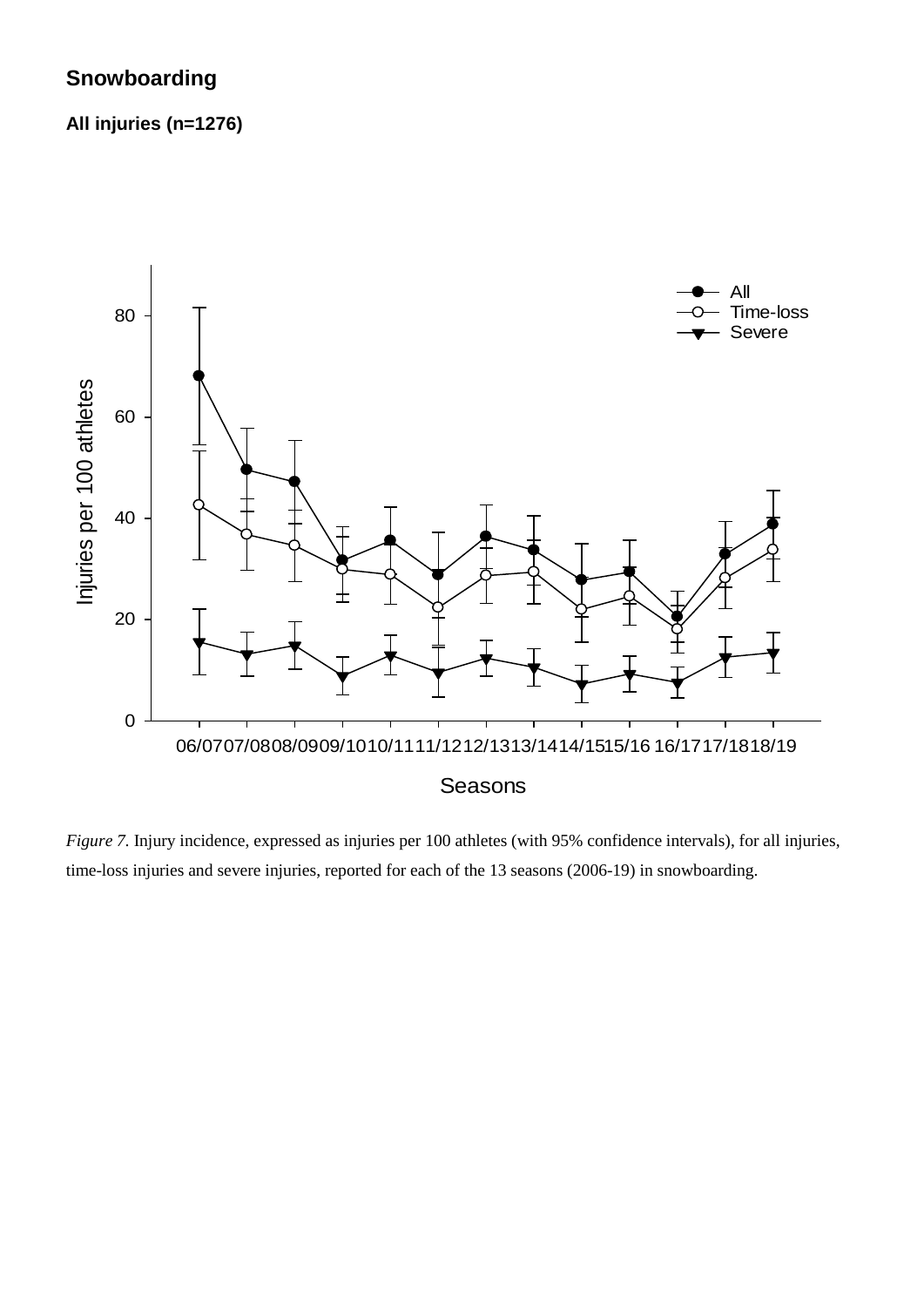# **Snowboarding**

**Time-loss injuries (n=1029)** 



*Figure 8.* Injury incidence, expressed as injuries per 100 athletes (with 95% confidence intervals), for time-loss injuries reported among males versus females for each of the 13 seasons (2006-19) in snowboarding.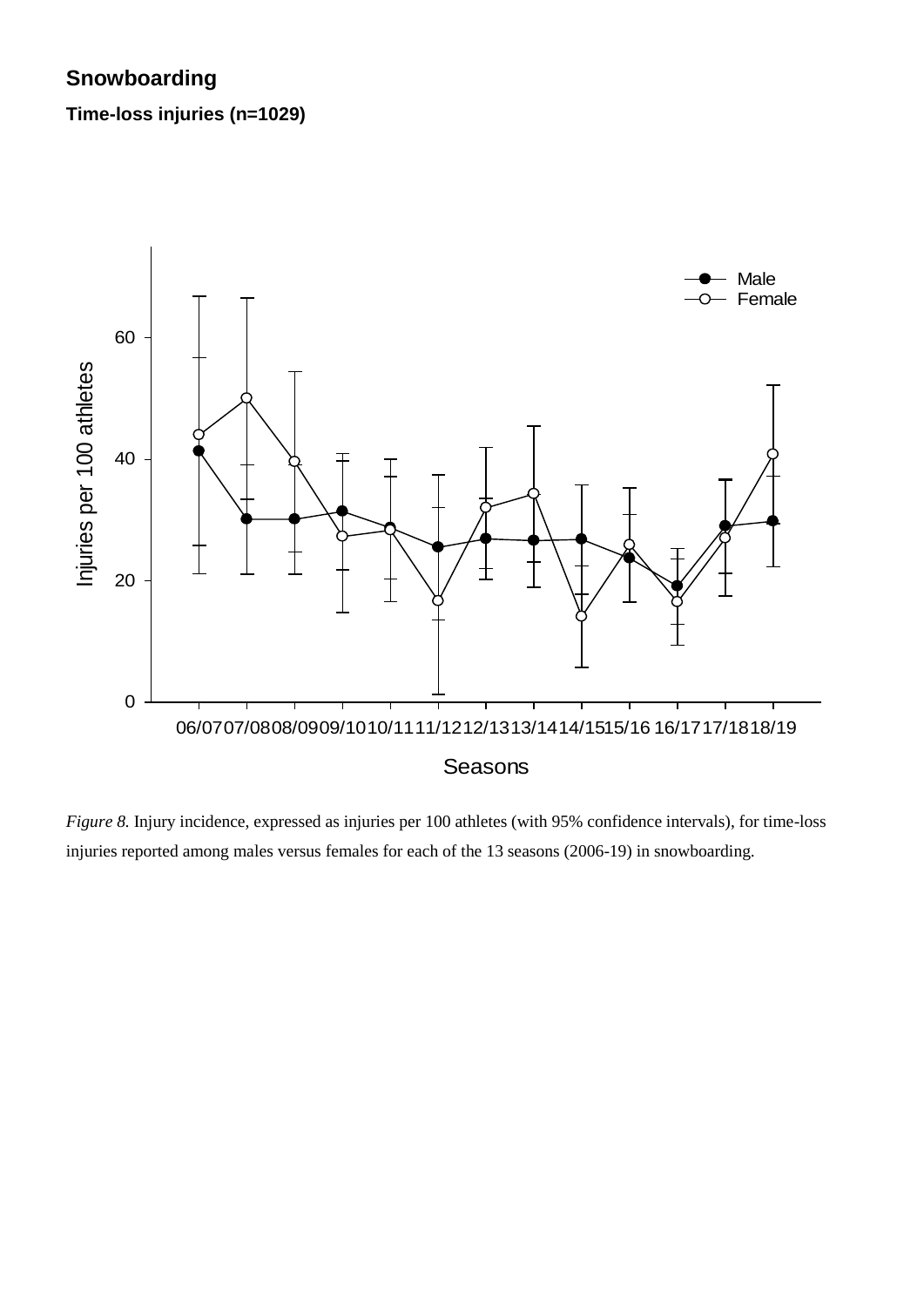# **Snowboard cross and ski cross**

### **Injuries during World Cup competitions (n=416)**



*Figure 9.* Injury incidence, expressed as injuries per 1000 World Cup runs (with 95% confidence intervals), for injuries reported among ski cross (n=221) and snowboard cross athletes (n=195) for each of the 13 seasons (2006- 19).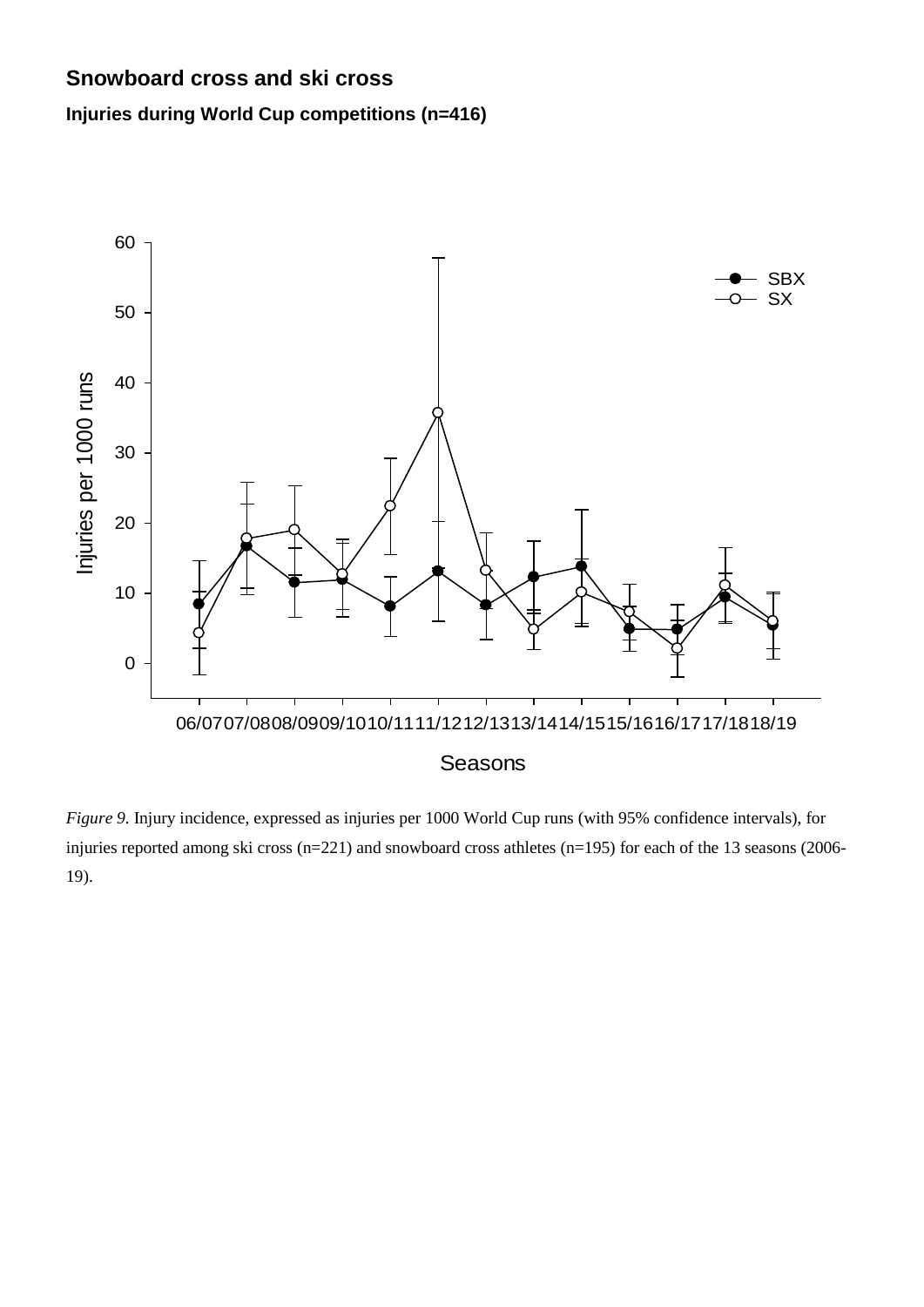# **Ski and snowboard slopestyle**

# **Injuries during World Cup competitions (n=72)**



*Figure 10.* Injury incidence, expressed as injuries per 1000 World Cup runs (with 95% confidence intervals), for injuries reported among ski slopestyle (n=37) and snowboard slopestyle (n=35) athletes for 7 seasons (2012-19).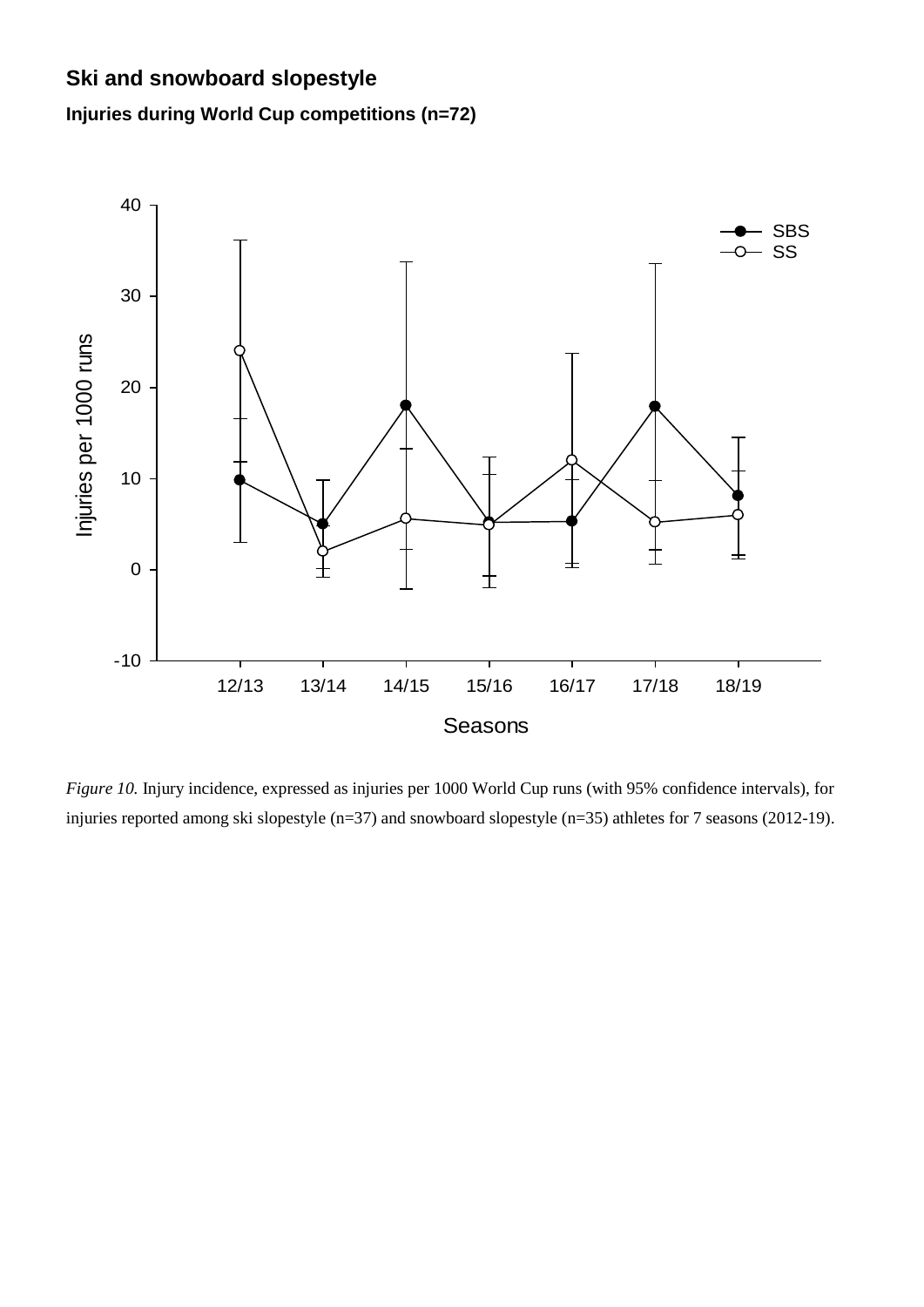# **Ski cross**

### **Injuries during World Cup competitions (n= 221)**



*Figure 11.* Injury incidence, expressed as injuries per 1000 World Cup runs (with 95% confidence intervals), for injuries reported among males (n=124) versus females (n=97) for each of the 13 seasons (2006 – 2019) in ski cross.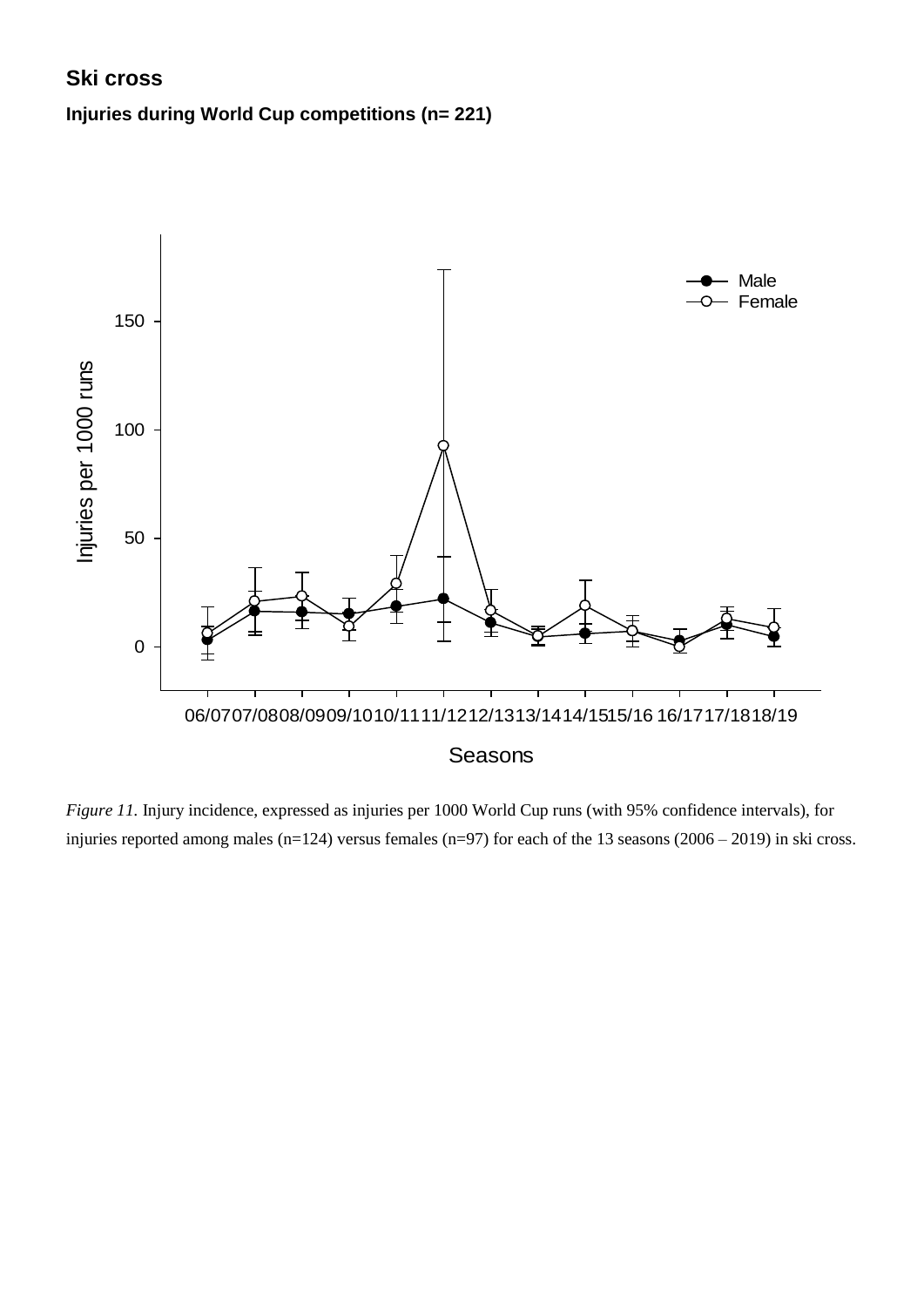# **Snowboard cross**

### **Injuries during World Cup competitions (n= 195)**



*Figure 12.* Injury incidence, expressed as injuries per 1000 World Cup runs (with 95% confidence intervals), for injuries reported among males (n=127) versus females (n=68) for each of the 13 seasons (2006-19) in snowboard cross.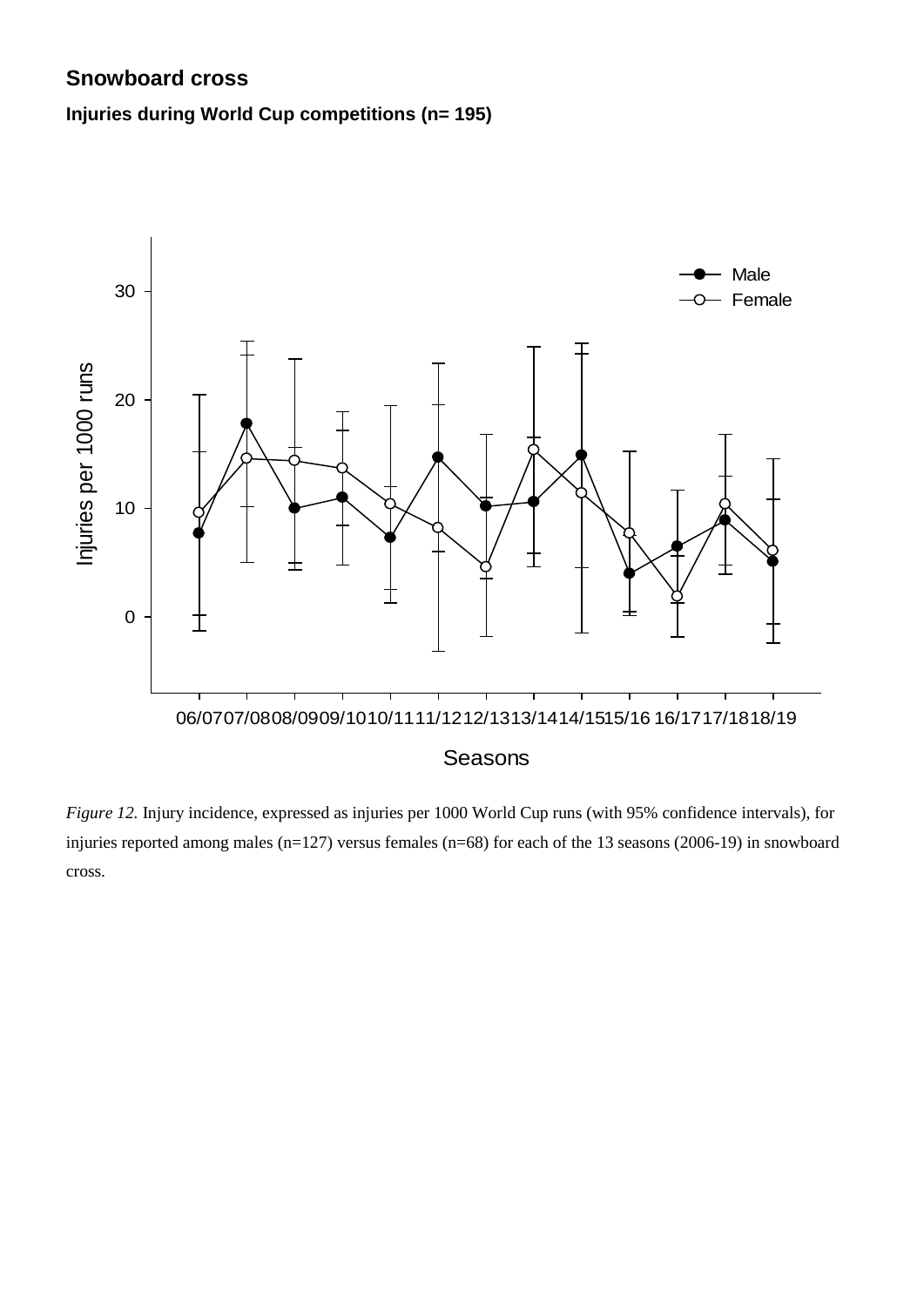# **Ski jumping Injuries during all in-season training and competitions (n=89)**



*Figure 13.* Injury incidence, expressed as injuries per 100 athletes (with 95% confidence intervals), for injuries reported among males versus females for each of the 5 seasons (2014–19) in ski jumping.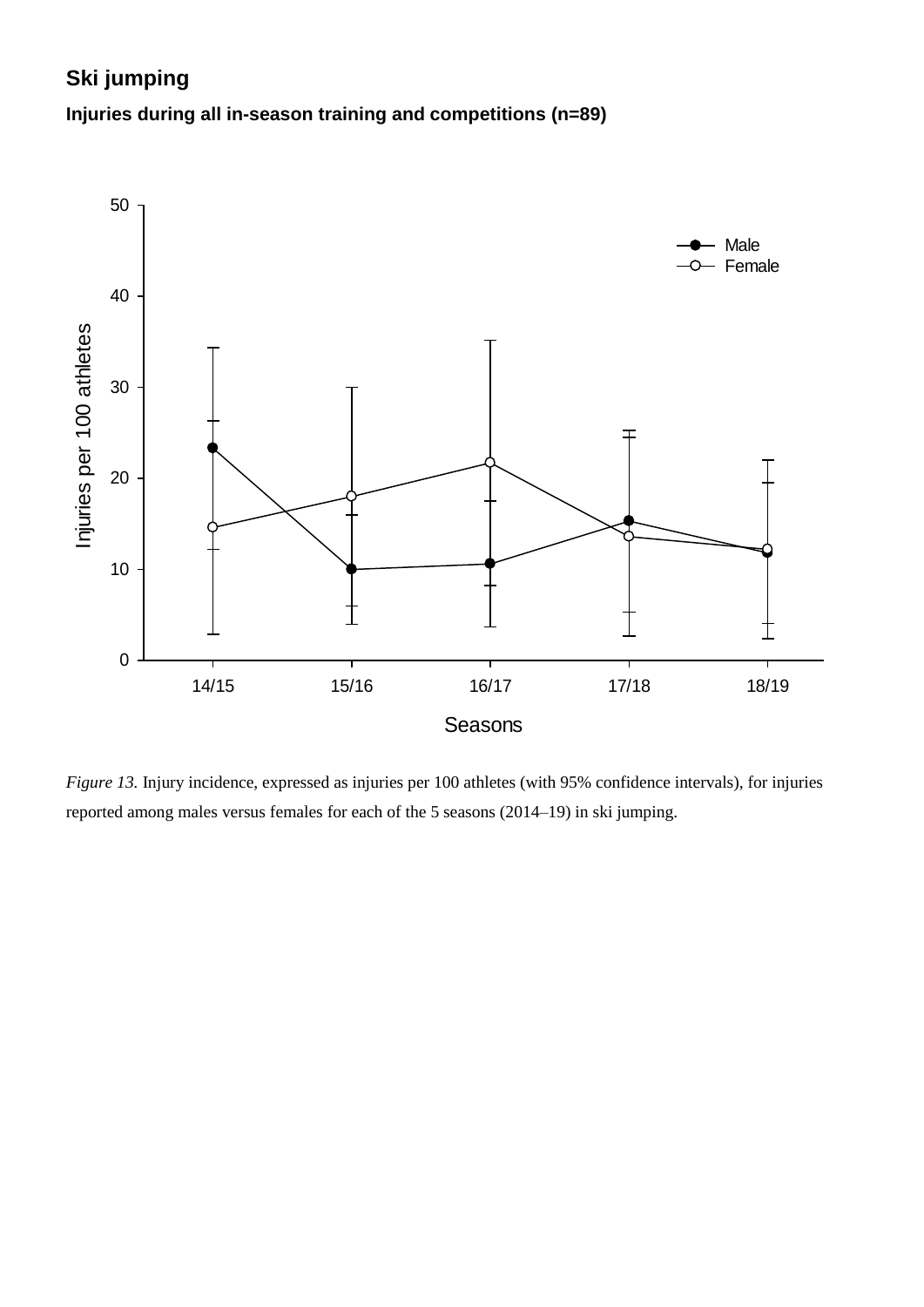# **Ski jumping**

**Injuries during World Cup, World Ski Championship and Olympic competitions (n= 42)**



*Figure 14.* Injury incidence, expressed as injuries per 1000 runs (with 95% confidence intervals), for injuries reported among males versus females for each of the 5 seasons (2014–19) in ski jumping.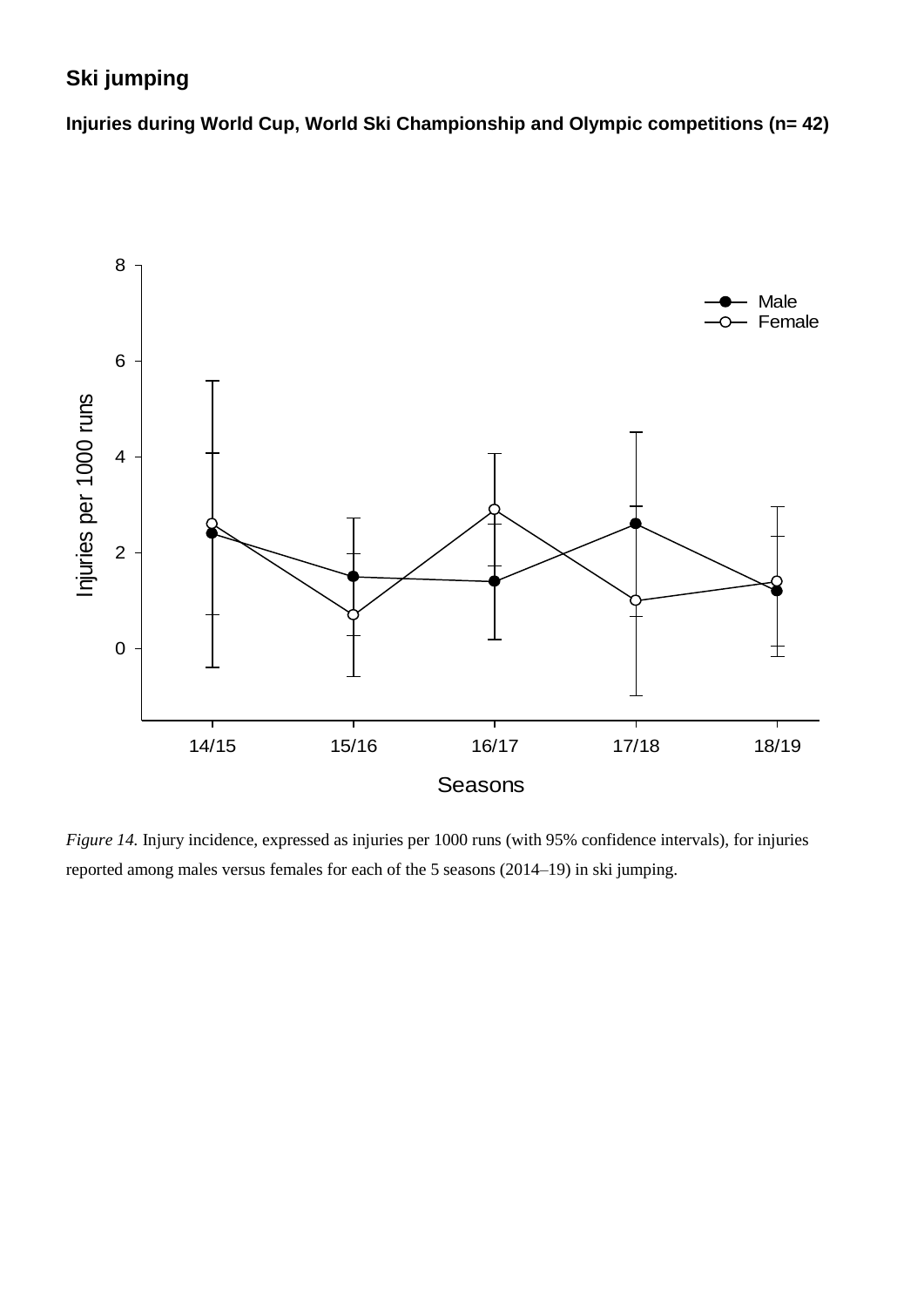# **Injury circumstances**

#### **All injuries 2006-19**

*Table 2*. The total number of injuries (with percentages) in the FIS disciplines (n=3950), reported through all 13 seasons (2006-19), regarding injury circumstances, expressed as type of activity when the injury occurred. \*Alpine skiing European Cup includes data from 6 seasons (2013-19), ¤Ski Jumping includes data from 5 seasons only (2014-19).

| <b>Activity</b>                   | Alpine skiing<br><b>World Cup</b> | Alpine skiing<br>European Cup* | <b>Freestyle skiing</b> | Snowboarding | Ski Jumping <sub>¤</sub> | Total, $n$ $(\%)$ |
|-----------------------------------|-----------------------------------|--------------------------------|-------------------------|--------------|--------------------------|-------------------|
|                                   |                                   |                                |                         |              |                          |                   |
| World Cup                         | 422(39.0)                         | 0(0)                           | 337(26.7)               | 289(22.6)    | 37(41.6)                 | 1085(27.5)        |
| European Cup                      | 0(0)                              | 84(35.1)                       | 0(0)                    | 0(0)         | 0(0)                     | 84(2.1)           |
| World Ski/Snowboard Championships | 38(3.5)                           | 0(0)                           | 54(4.3)                 | 36(2.9)      | 4(4.5)                   | 132(3.4)          |
| <b>Olympic Winter Games</b>       | 16(1.4)                           | 0(0)                           | 19(1.5)                 | 26(2.0)      | 1(1.1)                   | 62(1.6)           |
| FIS competitions                  | 77(7.1)                           | 57(23.9)                       | 38(3.0)                 | 64(5.0)      | 4(4.5)                   | 240(6.1)          |
| Other competitions                | 3(0.3)                            | 7(2.9)                         | 125(9.9)                | 136(10.7)    | 1(1.1)                   | 272(6.7)          |
| Training (on and off snow)        | 527(48.7)                         | 91(38.1)                       | 690 (54.6)              | 710 (55.6)   | 42(47.2)                 | 2060(52.2)        |
| Info missing                      | 0(0)                              | 0(0)                           | 0(0)                    | 15(1.2)      | 0(0)                     | 15(0.4)           |
| Total                             | 1083(100)                         | 239 (100)                      | 1263(100)               | 1276 (100)   | 89 (100)                 | 3950 (100)        |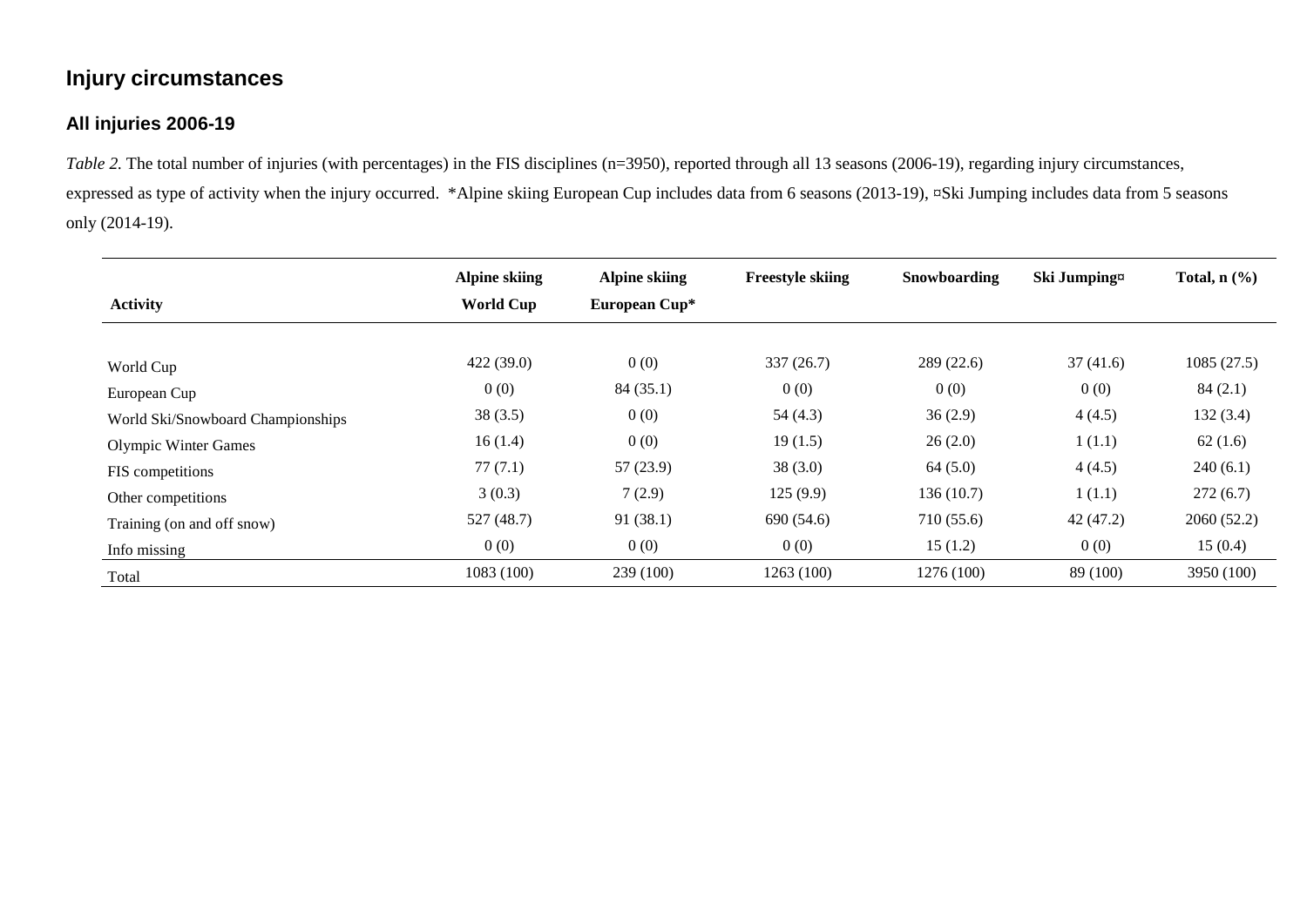# **Injury severity**

#### **All injuries 2006-19**

*Table 3*. The total number of injuries (with percentages) in the FIS disciplines (n=3950), reported through all 13 seasons (2006-19), regarding injury severity, expressed as days of absence from full participation in training and competition. \*Alpine skiing European Cup includes data from 6 seasons (2013-19), ¤Ski Jumping includes data from 5 seasons only (2014-19).

|                | <b>Alpine skiing</b> | Alpine skiing | <b>Freestyle skiing</b> | Snowboarding | Ski Jumping¤ | Total, $n$ $(\%)$ |  |
|----------------|----------------------|---------------|-------------------------|--------------|--------------|-------------------|--|
| <b>Absence</b> | <b>World Cup</b>     | European Cup* |                         |              |              |                   |  |
|                |                      |               |                         |              |              |                   |  |
| No absence     | 160(14.8)            | 27(11.3)      | 199 (15.7)              | 235(18.4)    | 27(30.3)     | 648 (16.4)        |  |
| $1-3$ days     | 92(8.5)              | 13(5.4)       | 115(9.1)                | 122(9.6)     | 11(12.4)     | 353(9.0)          |  |
| $4-7$ days     | 118(10.9)            | 22(9.2)       | 133(10.5)               | 177(13.9)    | 10(11.2)     | 460(11.6)         |  |
| $8-28$ days    | 248 (22.9)           | 54(22.6)      | 271 (21.5)              | 292(22.9)    | 15(16.9)     | 880 (22.3)        |  |
| $>28$ days     | 448 (41.3)           | 116(48.6)     | 501 (39.7)              | 409(32.0)    | 26(29.2)     | 1500(38.0)        |  |
| Info missing   | 17(1.6)              | 7(2.9)        | 44(3.5)                 | 41(3.2)      | 0(0)         | 109(2.7)          |  |
| Total          | 1083 (100)           | 239 (100)     | 1263 (100)              | 1276 (100)   | 89 (100)     | 3950 (100)        |  |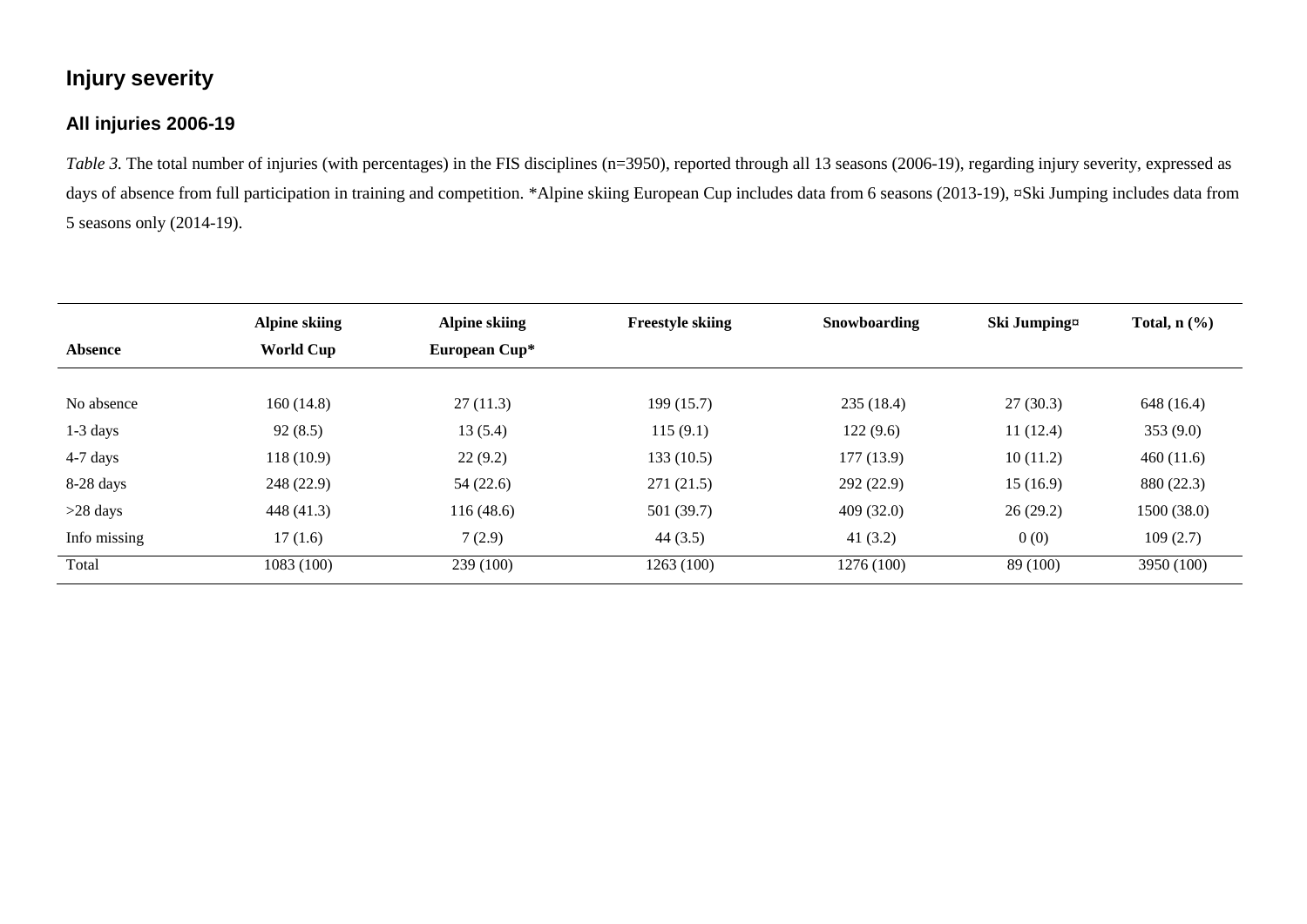# **Injury type**

#### **All injuries 2006-19**

*Table 4*. The total number of injuries (with percentages) in the FIS disciplines (n=3950), reported through all 13 seasons (2006-19), regarding injury type. \*Alpine skiing European Cup includes data from 6 seasons (2013-19), ¤Ski Jumping includes data from 5 seasons only (2014-19).

|                           | <b>Alpine skiing</b> | <b>Alpine Skiing</b> | <b>Freestyle skiing</b> | Snowboarding | Ski jumping <sub>x</sub> | Total, $n$ $(\%)$ |
|---------------------------|----------------------|----------------------|-------------------------|--------------|--------------------------|-------------------|
| Injury type               | <b>World Cup</b>     | European Cup         |                         |              |                          |                   |
|                           |                      |                      |                         |              |                          |                   |
| Fracture/bone stress      | 248 (22.9)           | 76(31.8)             | 284 (22.5)              | 345(27.0)    | 11(12.4)                 | 964 (24.4)        |
| Joint/ligament            | 510(47.1)            | 107(44.8)            | 548 (43.4)              | 431 (33.8)   | 44 (49.4)                | 1640(41.5)        |
| Muscle/tendon             | 118(10.9)            | 22(9.2)              | 118(9.4)                | 147(11.5)    | 17(19.1)                 | 422(10.7)         |
| Contusion                 | 67(6.2)              | 10(4.2)              | 110(8.7)                | 150(11.7)    | 6(6.8)                   | 343(8.7)          |
| Skin/laceration           | 30(2.8)              | 2(0.8)               | 10(0.8)                 | 11(0.9)      | 2(2.2)                   | 55(1.4)           |
| Nervous system/concussion | 89 (8.2)             | 21(8.8)              | 162(12.8)               | 162(12.7)    | 6(6.8)                   | 440(11.1)         |
| Other                     | 13(1.2)              | 1(0.4)               | 22(1.7)                 | 20(1.6)      | 2(2.2)                   | 58(1.5)           |
| Info missing              | 8(0.7)               | 0(0)                 | 9(0.7)                  | 10(0.8)      | 1(1.1)                   | 28(0.7)           |
| Total                     | 1083(100)            | 239(100)             | 1263(100)               | 1276 (100)   | 89 (100)                 | 3950 (100)        |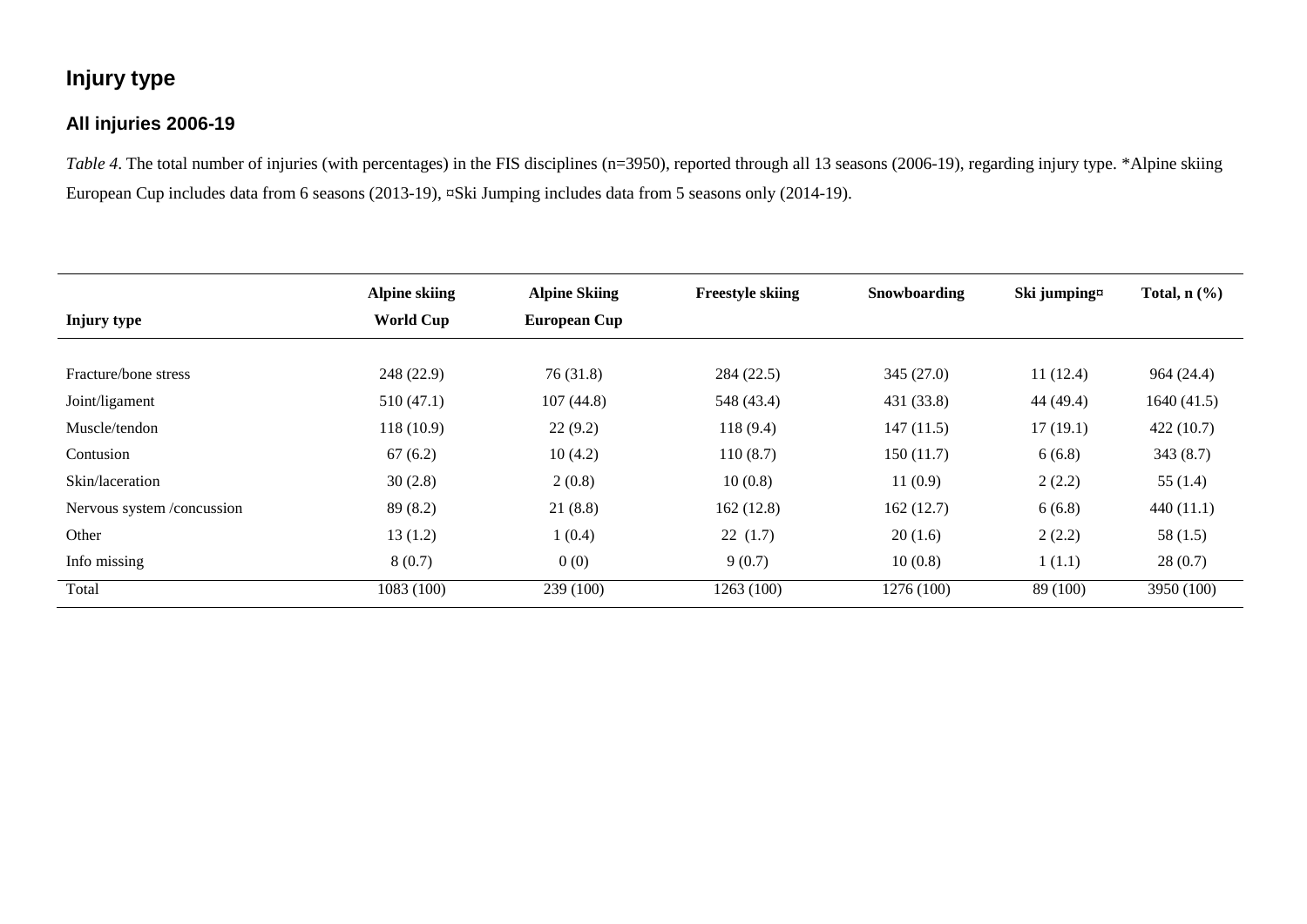# **Injury location**

#### **All injuries 2006-19**

*Table* 5. The total number of injuries (with percentages) in the FIS disciplines (n=3950), reported through all 13 seasons (2006-19), regarding injury location, expressed as body part injured. \*Alpine skiing European Cup includes data from 6 seasons (2013-19), ¤Ski Jumping includes data from 5 season only (2014-19).

|                                   | <b>Alpine skiing</b> | <b>Alpine skiing</b> | <b>Freestyle skiing</b> | Snowboarding | Ski jumping¤ | Total, $n$ $(\%)$ |
|-----------------------------------|----------------------|----------------------|-------------------------|--------------|--------------|-------------------|
| Body part injured                 | <b>World Cup</b>     | European Cup*        |                         |              |              |                   |
| Head/face                         | 102(9.4)             | 21(8.8)              | 179 (14.2)              | 169(13.5)    | 8(9.0)       | 479 (12.1)        |
| Neck, cervical spine              | 8(0.7)               | 0(0)                 | 18(1.4)                 | 20(1.6)      | 1(1.1)       | 47(1.2)           |
| Shoulder, clavicle                | 66(6.1)              | 12(5.0)              | 152(12.0)               | 183 (14.3)   | 3(3.4)       | 416(10.5)         |
| Upper arm                         | 7(0.6)               | 1(0.4)               | 7(0.5)                  | 13(1.0)      | 0(0)         | 28(0.7)           |
| Elbow                             | 6(0.6)               | 2(0.8)               | 23(1.8)                 | 28(2.2)      | 1(1.1)       | 60(1.5)           |
| Forearm                           | 5(0.5)               | 1(0.4)               | 8(0.6)                  | 17(1.3)      | 1(1.1)       | 32(0.8)           |
| Wrist                             | 13(1.2)              | 7(2.9)               | 28(2.2)                 | 59 (4.6)     | 3(3.4)       | 110(2.8)          |
| Hand, finger, thumb               | 105(9.7)             | 32(13.4)             | 79(6.3)                 | 74 (5.6)     | 0(0)         | 290(7.3)          |
| Chest (sternum, ribs, upper back) | 18(1.7)              | 4(1.7)               | 50(4.0)                 | 60(4.7)      | 1(1.1)       | 133(3.4)          |
| Abdomen                           | 5(0.5)               | 1(0.4)               | 6(0.5)                  | 9(0.7)       | 0(0)         | 21(0.6)           |
| Lower back, pelvis, sacrum        | 100(9.2)             | 20(8.4)              | 88 (7.0)                | 137(10.7)    | 8(9.0)       | 353(8.9)          |
| Hip, groin                        | 23(2.1)              | 4(1.7)               | 57(4.5)                 | 42(3.3)      | 8(9.0)       | 134(3.4)          |
| Thigh                             | 23(2.1)              | 3(1.3)               | 18(1.4)                 | 13(1.0)      | 0(0)         | 57(1.5)           |
| Knee                              | 447 (41.3)           | 86 (36.0)            | 405(32.1)               | 205(16.1)    | 37(41.6)     | 1180 (29.9)       |
| Lower leg, Achilles tendon        | 97(9.0)              | 23(9.6)              | 47(3.7)                 | 37(2.9)      | 3(3.4)       | 207(5.2)          |
| Ankle                             | 42(3.8)              | 17(7.1)              | 67(5.3)                 | 143 (11.2)   | 13(14.6)     | 282(7.1)          |
| Foot, heel, toe                   | 15(1.4)              | 5(2.1)               | 29(2.3)                 | 67(5.3)      | 1(1.1)       | 117(3.0)          |
| Other body parts                  | 1(0.1)               | 0(0)                 | 2(0.2)                  | 0(0)         | 1(1.1)       | 4(0.1)            |
| Total                             | 1083 (100)           | 239 (100)            | 1263 (100)              | 1276 (100)   | 89 (100)     | 3950 (100)        |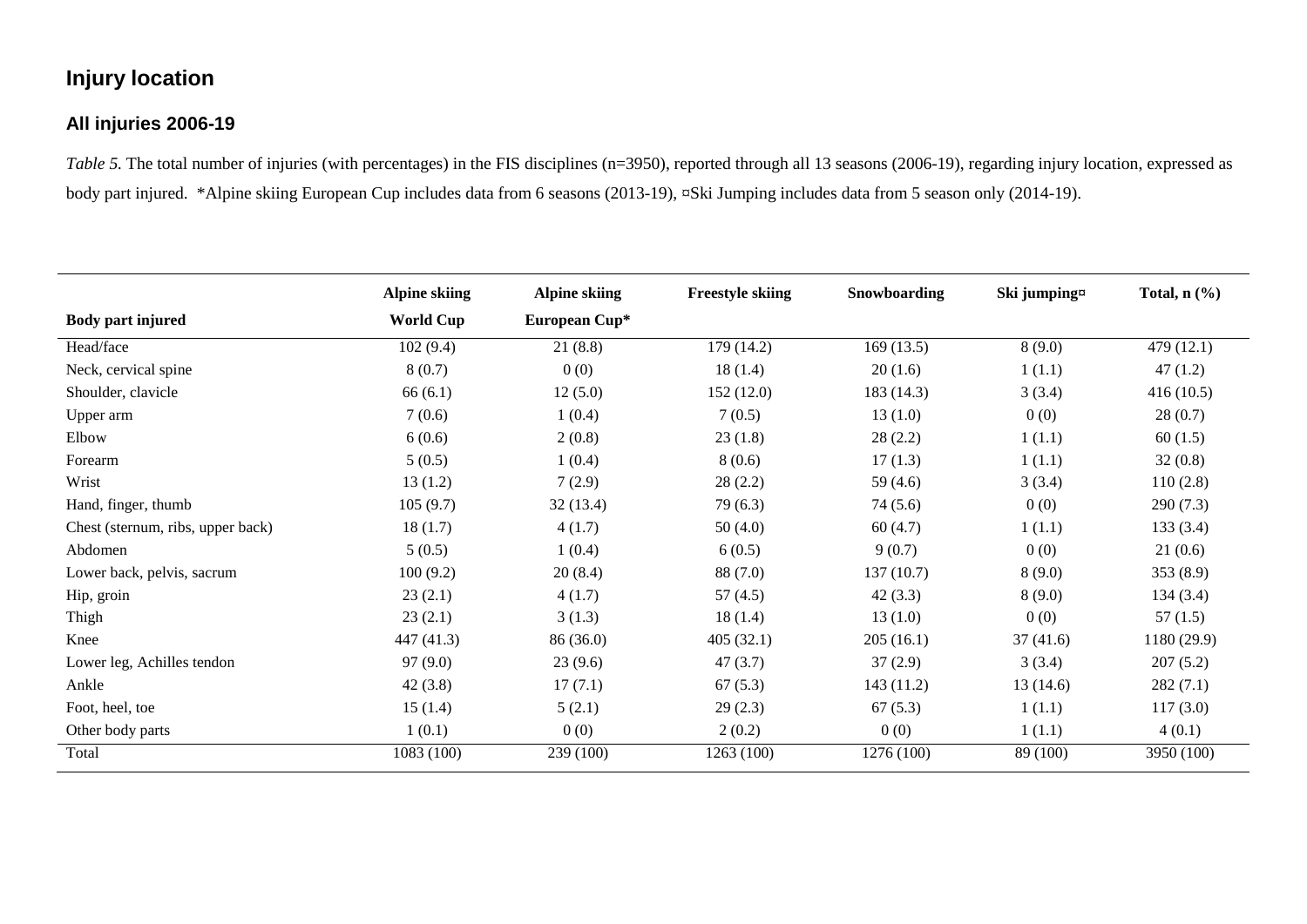# **Injury location versus injury severity**

#### **Alpine skiing, World Cup (n=1083)**

*Table 6*. The total number of injuries reported in World Cup alpine skiing through all 13 seasons (2006-19) regarding injury location (rows) versus injury severity (columns). Injury location is expressed as body part injured, and injury severity is expressed as days of absence from full participation in training and competition

| <b>Body part injured</b>          | No absence | $1-3$ days   | 4-7 days         | 8-28 days  | $>28$ days     | Info missing | Total, $n$ $(\%)$ |
|-----------------------------------|------------|--------------|------------------|------------|----------------|--------------|-------------------|
| Head/face                         | 15         |              | 13               | 31         | 32             |              | 102(9.4)          |
| Neck, cervical spine              |            |              | 2                |            | $\overline{2}$ |              | 8(0.7)            |
| Shoulder, clavicle                | 17         | 6            | 11               | 12         | 18             |              | 66(6.1)           |
| Upper arm                         |            |              |                  |            |                |              | 7(0.6)            |
| Elbow                             |            |              | $\Omega$         |            |                |              | 6(0.6)            |
| Forearm                           |            |              | $\Omega$         | 0          | 3              |              | 5(0.5)            |
| Wrist                             |            |              | 3                | 2          |                |              | 13(1.2)           |
| Hand, finger, thumb               | 44         | 15           | 13               | 24         |                |              | 105(9.7)          |
| Chest (sternum, ribs, upper back) |            |              |                  |            |                |              | 18(1.7)           |
| Abdomen                           |            | 0            | $\theta$         |            |                |              | 5(0.5)            |
| Lower back, pelvis, sacrum        | 13         | 17           | 24               | 28         | 15             |              | 100(9.2)          |
| Hip, groin                        |            |              | 2                | 5          | 6              |              | 23(2.1)           |
| Thigh                             |            |              |                  | 10         | 6              |              | 23(2.1)           |
| Knee                              | 35         | 18           | 31               | 82         | 276            |              | 447 (41.3)        |
| Lower leg, Achilles tendon        | 13         |              |                  | 24         | 51             |              | 98 (9.0)          |
| Ankle                             |            |              | 8                | 14         | 11             |              | 42(3.9)           |
| Foot, heel, toe                   |            |              | $\Omega$         |            | 6              |              | 14(1.3)           |
| Other body parts                  | 0          | $\mathbf{0}$ | $\boldsymbol{0}$ | $\theta$   |                | $\theta$     | 1(0.1)            |
| Total                             | 160(14.8)  | 92(8.5)      | 118 (10.9)       | 248 (22.9) | 448 (41.3)     | 17(1.6)      | 1083 (100)        |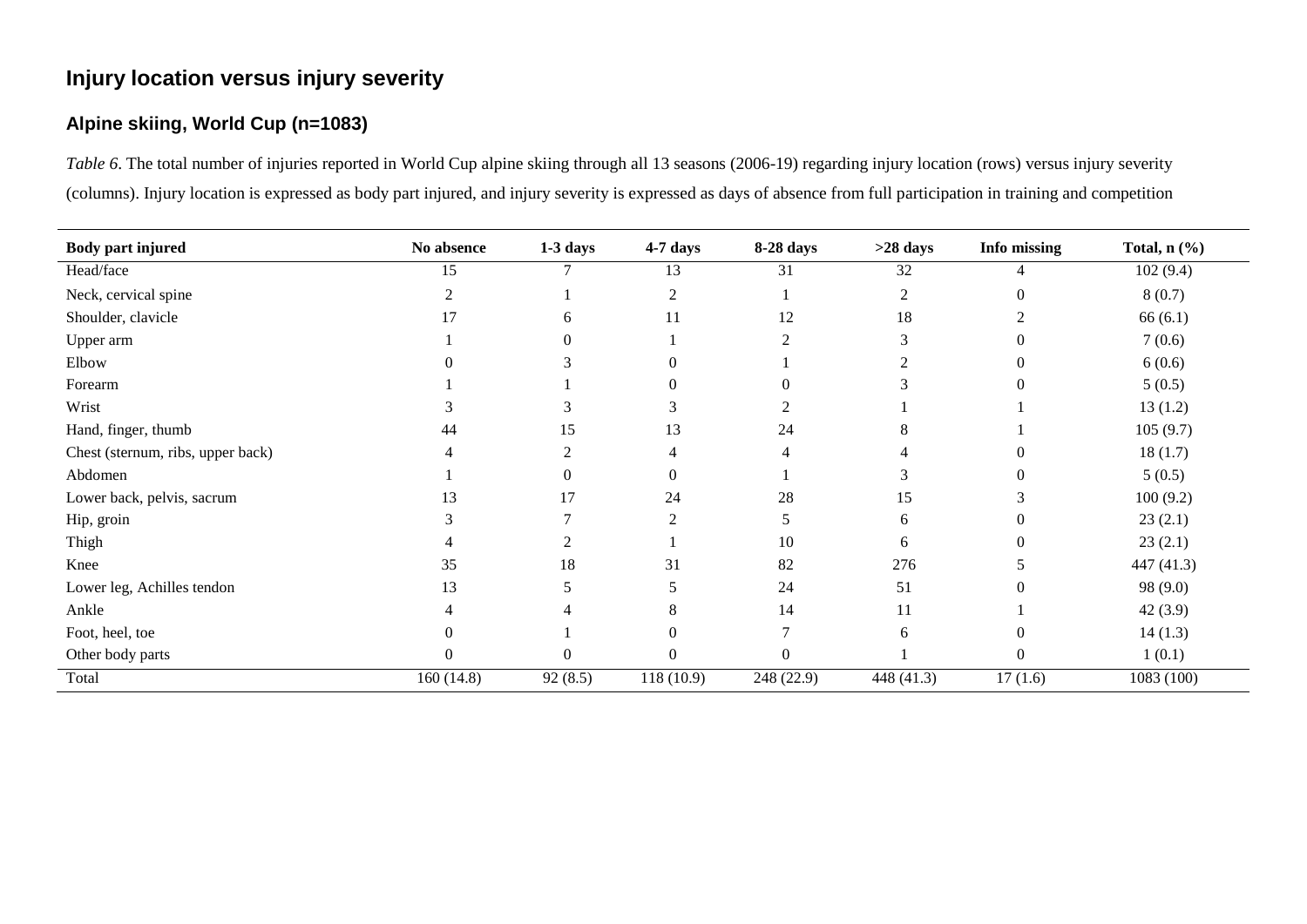#### **Alpine skiing, European Cup (n=239)**

*Table 7*. The total number of injuries reported in European Cup alpine skiing through all 6 seasons (2013-19) regarding injury location (rows) versus injury severity (columns). Injury location is expressed as body part injured, and injury severity is expressed as days of absence from full participation in training and competition

| Body part injured                 | No absence | $1-3$ days | 4-7 days       | 8-28 days | $>28$ days | Info missing      | Total, $n$ $(\%)$ |
|-----------------------------------|------------|------------|----------------|-----------|------------|-------------------|-------------------|
| Head/face                         |            |            | 5              |           |            | $\theta$          | 21(8.8)           |
| Neck, cervical spine              | 0          |            | $\overline{0}$ | $\Omega$  | $\Omega$   | $\Omega$          | 0(0)              |
| Shoulder, clavicle                |            |            |                | ↑         | 3          |                   | 12(5.0)           |
| Upper arm                         |            |            | $\Omega$       |           |            | 0                 | 1(0.4)            |
| Elbow                             |            |            | $\Omega$       |           |            | $\Omega$          | 2(0.8)            |
| Forearm                           |            |            | $\theta$       |           |            | $\overline{0}$    | 1(0.4)            |
| Wrist                             |            |            | $\Omega$       |           | J.         | $\overline{0}$    | 7(2.9)            |
| Hand, finger, thumb               | 14         |            |                | 12        | 3          | $\Omega$          | 32(13.4)          |
| Chest (sternum, ribs, upper back) | $\theta$   |            |                | $\Omega$  |            |                   | 4(1.7)            |
| Abdomen                           |            |            |                |           |            | $\mathbf{\Omega}$ | 1(0.4)            |
| Lower back, pelvis, sacrum        |            |            |                | 6         |            |                   | 20(8.4)           |
| Hip, groin                        |            |            |                |           |            |                   | 4(1.7)            |
| Thigh                             |            |            |                |           |            |                   | 3(1.3)            |
| Knee                              |            |            |                | 14        | 64         |                   | 86 (36.0)         |
| Lower leg, Achilles tendon        |            |            |                |           | 15         |                   | 23(9.6)           |
| Ankle                             |            |            |                | 5         | 11         | $\overline{0}$    | 17(7.1)           |
| Foot, heel, toe                   |            |            | $\overline{0}$ |           | 3          | $\overline{0}$    | 5(2.1)            |
| Total                             | 27(11.3)   | 13(5.4)    | 22(9.2)        | 54(22.6)  | 116(48.5)  | 7(2.9)            | 239 (100)         |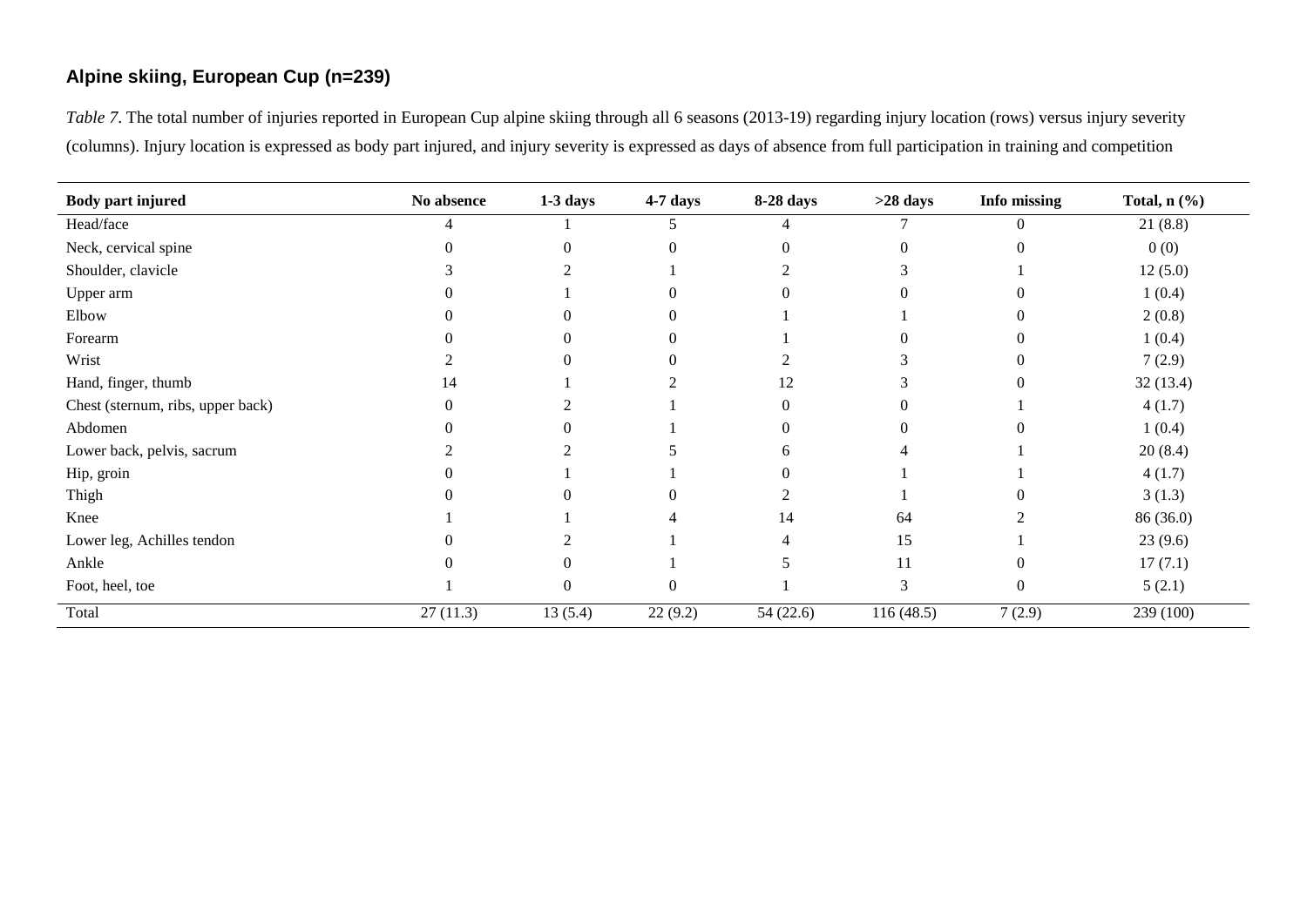#### **Freestyle skiing (n=1263)**

*Table 8.* The total number of injuries reported in freestyle skiing through all 13 seasons (2006-19) regarding injury location (rows) versus injury severity (columns). Injury location is expressed as body part injured, and injury severity is expressed as days of absence from full participation in training and competition

| <b>Body part injured</b>          | No absence       | $1-3$ days | 4-7 days       | 8-28 days     | $>28$ days | Info missing   | Total, $n$ $(\%)$ |
|-----------------------------------|------------------|------------|----------------|---------------|------------|----------------|-------------------|
| Head/face                         | 16               | 19         | 35             | 64            | 35         | 10             | 179 (14.2)        |
| Neck, cervical spine              |                  | 3          |                |               | 5          |                | 18(1.4)           |
| Shoulder, clavicle                | 20               | 11         | 17             | 39            | 59         | 6              | 152(12.0)         |
| Upper arm                         | $\overline{0}$   | 0          | 0              |               | 6          |                | 7(0.6)            |
| Elbow                             |                  |            |                | 6             |            |                | 23(1.8)           |
| Forearm                           |                  |            |                |               |            |                | 8(0.6)            |
| Wrist                             |                  |            |                |               | 9          |                | 28(2.2)           |
| Hand, finger, thumb               | 39               |            | 6              | 12            | 11         |                | 79 (6.2)          |
| Chest (sternum, ribs, upper back) | 10               |            |                | 13            | 13         |                | 50(4.0)           |
| Abdomen                           | $\boldsymbol{0}$ |            |                | $\theta$      |            |                | 6(0.5)            |
| Lower back, pelvis, sacrum        | 20               | 13         | 10             | 17            | 26         |                | 88 (7.0)          |
| Hip, groin                        | 16               | 3          | 8              | 13            | 16         |                | 57 $(4.5)$        |
| Thigh                             |                  |            |                | 3             | 4          |                | 18(1.4)           |
| Knee                              | 24               | 21         | 22             | 68            | 259        | 11             | 405(32.1)         |
| Lower leg, Achilles tendon        | 12               |            | 5              | 8             | 17         |                | 47(3.7)           |
| Ankle                             | 9                | 6          | 14             | 14            | 23         |                | 67(5.3)           |
| Foot, heel, toe                   |                  |            | $\overline{2}$ | $\mathcal{I}$ | 8          |                | 29(2.3)           |
| Other body parts                  | 0                | 0          | $\Omega$       | $\Omega$      | 0          | $\mathfrak{D}$ | 2(0.2)            |
| Total                             | 199(15.8)        | 115(9.1)   | 133(10.5)      | 271 (21.5)    | 501 (39.6) | 44 $(3.5)$     | 1263 (100)        |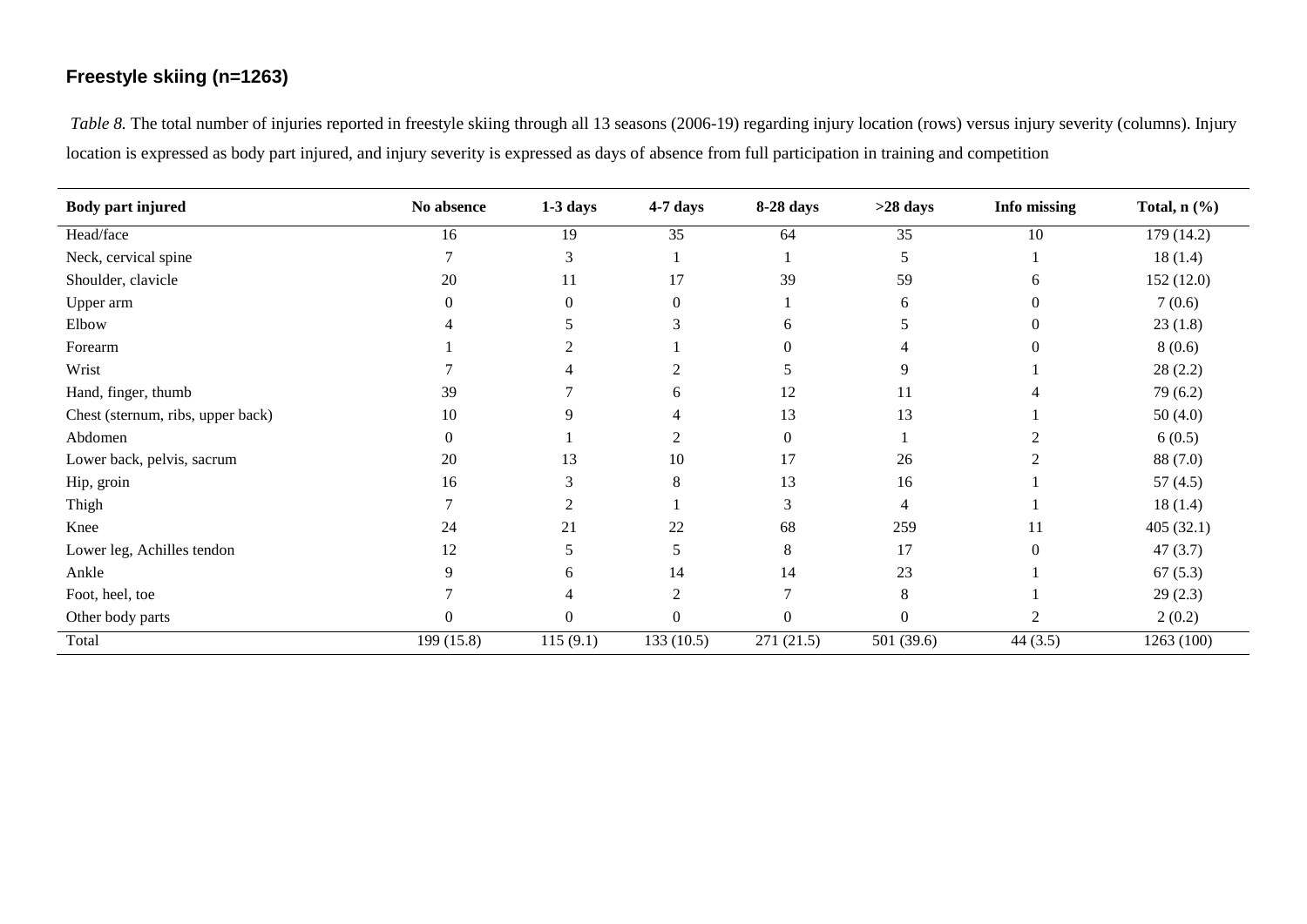# **Snowboarding (n=1276)**

*Table 9.* The total number of injuries reported in snowboarding through all 13 seasons (2006-19) regarding injury location (rows) versus injury severity (columns). Injury location is expressed as body part injured, and injury severity is expressed as days of absence from full participation in training and competition

| <b>Body part injured</b>          | No absence     | $1-3$ days     | 4-7 days         | 8-28 days      | $>28$ days | Info missing | Total, $n$ $(\%)$ |
|-----------------------------------|----------------|----------------|------------------|----------------|------------|--------------|-------------------|
| Head/face                         | 21             | 21             | 42               | 49             | 27         | 9            | 169(13.3)         |
| Neck, cervical spine              |                | 3              | $\boldsymbol{0}$ | 4              | 4          |              | 20(1.6)           |
| Shoulder, clavicle                | 33             | 16             | 27               | 36             | 68         |              | 183 (14.3)        |
| Upper arm                         |                | $\Omega$       | $\overline{0}$   | $\overline{2}$ | 10         | $\Omega$     | 13(1.0)           |
| Elbow                             | 9              | 2              | 2                | 4              | 11         | 0            | 28(2.2)           |
| Forearm                           |                | $\theta$       | 4                |                | 11         | 0            | 17(1.3)           |
| Wrist                             | 22             | 6              | 10               | 10             | 10         |              | 59 (4.6)          |
| Hand, finger, thumb               | 30             | 11             | 8                | 15             | 6          |              | 74(5.8)           |
| Chest (sternum, ribs, upper back) | 12             | 9              | 6                | 15             | 16         |              | 60(4.7)           |
| Abdomen                           | $\overline{0}$ |                | 3                | 3              |            |              | 9(0.7)            |
| Lower back, pelvis, sacrum        | 35             | 17             | 20               | 32             | 31         |              | 137(10.7)         |
| Hip, groin                        | 9              | 6              | 7                | 12             |            |              | 42(3.3)           |
| Thigh                             | 4              | $\gamma$       | 2                |                | 4          | $\Omega$     | 13(1.0)           |
| Knee                              | 17             | 11             | 17               | 43             | 109        | 8            | 205(16.1)         |
| Lower leg, Achilles tendon        | 3              |                | 3                | 3              | 24         |              | 37(2.9)           |
| Ankle                             | 13             | 11             | 21               | 46             | 49         | 3            | 143 (11.2)        |
| Foot, heel, toe                   | 18             | $\overline{4}$ | 5                | 16             | 21         | 3            | 67(5.3)           |
| Total                             | 235 (18.4)     | 122(9.6)       | 177 (13.9)       | 292 (22.9)     | 409 (32.0) | 41(3.2)      | 1276 (100)        |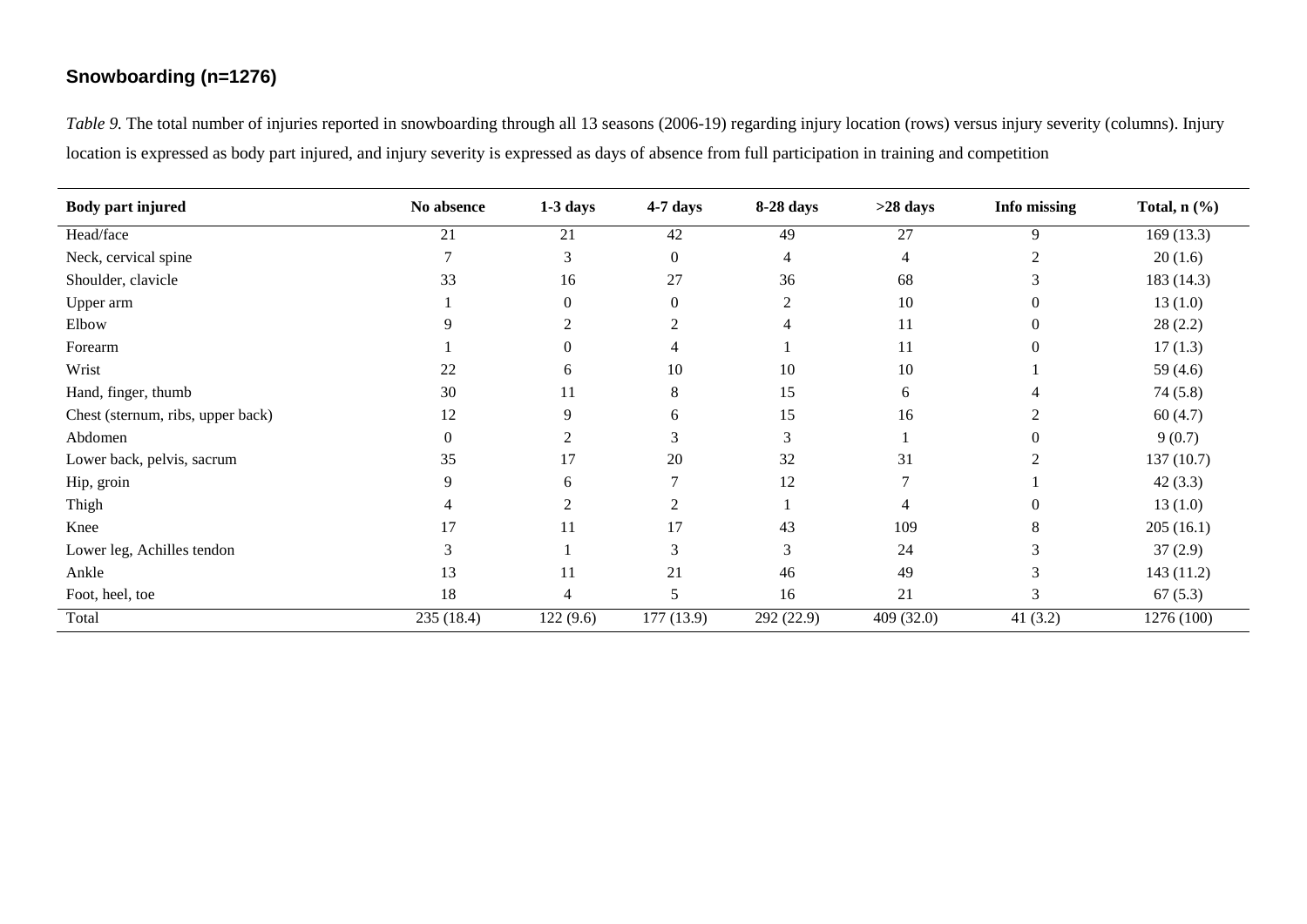# **Ski jumping (n=89)**

*Table 10.* The total number of injuries reported in ski jumping through all 5 seasons (2014-19) regarding injury location (rows) versus injury severity (columns). Injury location is expressed as body part injured, and injury severity is expressed as days of absence from full participation in training and competition.

| <b>Body part injured</b>          | No absence | $1-3$ days | 4-7 days | 8-28 days | $>28$ days | Info missing | Total, $n$ $(\frac{9}{6})$ |
|-----------------------------------|------------|------------|----------|-----------|------------|--------------|----------------------------|
| Head/face                         | $\Omega$   |            |          |           |            | $\Omega$     | 8(9.0)                     |
| Neck, cervical spine              |            | 0          |          |           |            | 0            | 1(1.1)                     |
| Shoulder, clavicle                |            |            |          |           |            |              | 3(3.4)                     |
| Upper arm                         |            |            |          |           |            |              | 0(0)                       |
| Elbow                             |            |            |          |           |            |              | 1(1.1)                     |
| Forearm                           |            |            |          |           |            |              | 1(1.1)                     |
| Wrist                             |            |            | 0        |           |            | 0            | 3(3.4)                     |
| Hand, finger, thumb               |            |            |          |           |            |              | 0(0)                       |
| Chest (sternum, ribs, upper back) |            | 0          |          |           |            | 0            | 1(1.1)                     |
| Abdomen                           |            |            |          |           |            |              | 0(0)                       |
| Lower back, pelvis, sacrum        |            | 0          |          |           |            |              | 8(9.0)                     |
| Hip, groin                        |            | 0          |          |           |            | 0            | 8(9.0)                     |
| Thigh                             |            |            |          |           |            |              | 0(0)                       |
| Knee                              |            |            |          | 6.        | 16         |              | 37(41.6)                   |
| Lower leg, Achilles tendon        |            |            |          |           | 0          |              | 3(3.4)                     |
| Ankle                             |            |            |          |           |            | 0            | 13(14.6)                   |
| Foot, heel, toe                   |            | 0          |          | 0         | $\Omega$   | 0            | 1(1.1)                     |
| Other body parts                  |            | $\theta$   | $\Omega$ | $\Omega$  | 0          | $\Omega$     | 1(1.1)                     |
| Total                             | 27(30.3)   | 11(12.4)   | 10(11.2) | 15(16.9)  | 26(29.2)   | 0(0)         | 89 (100)                   |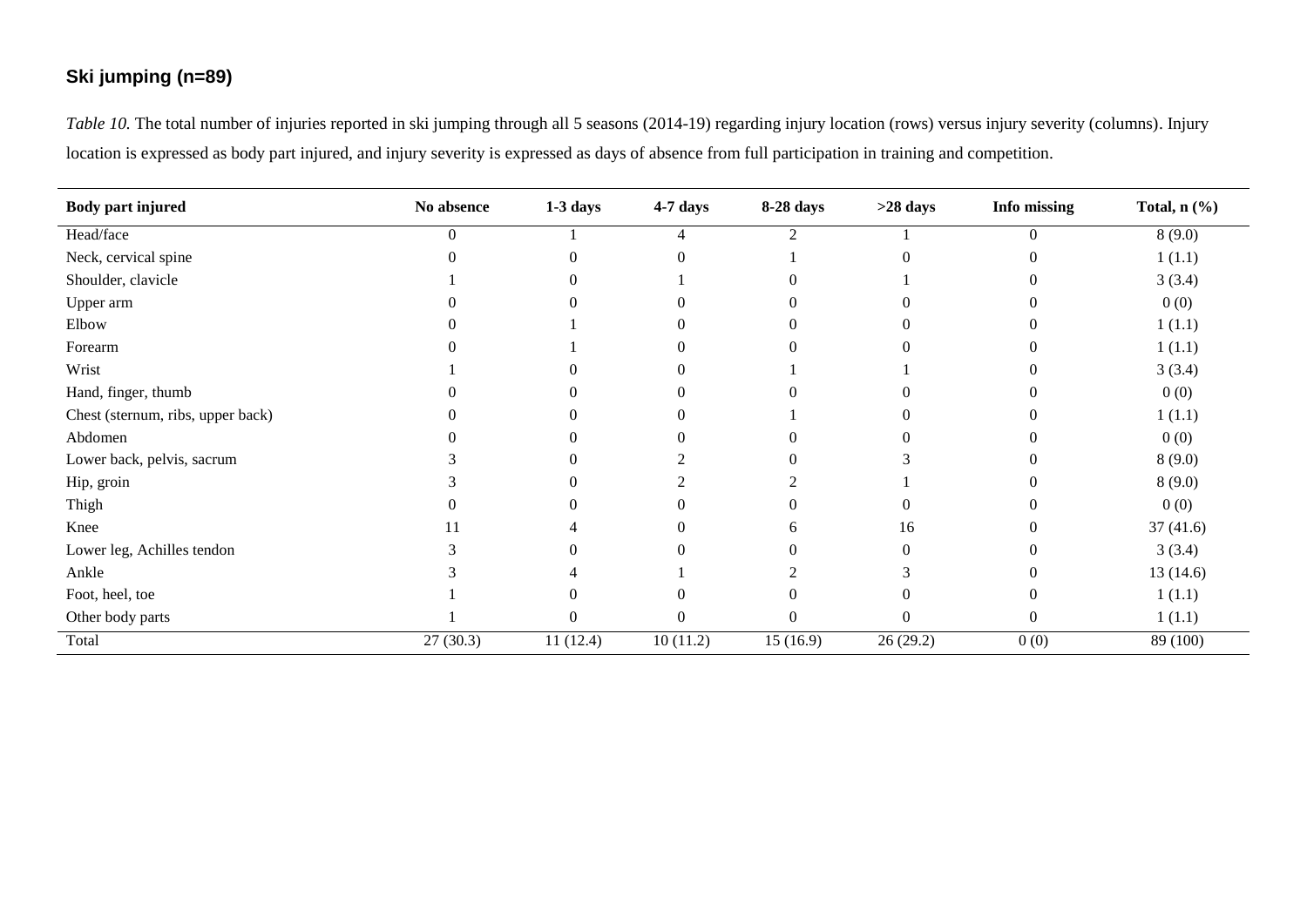# **Alpine disciplines**





*Figure 15.* Injury incidence, expressed as number of injuries per 1000 runs (with 95% confidence intervals), for all injuries reported in World Cup races for each of the 13 seasons (2006-19) in the different alpine disciplines.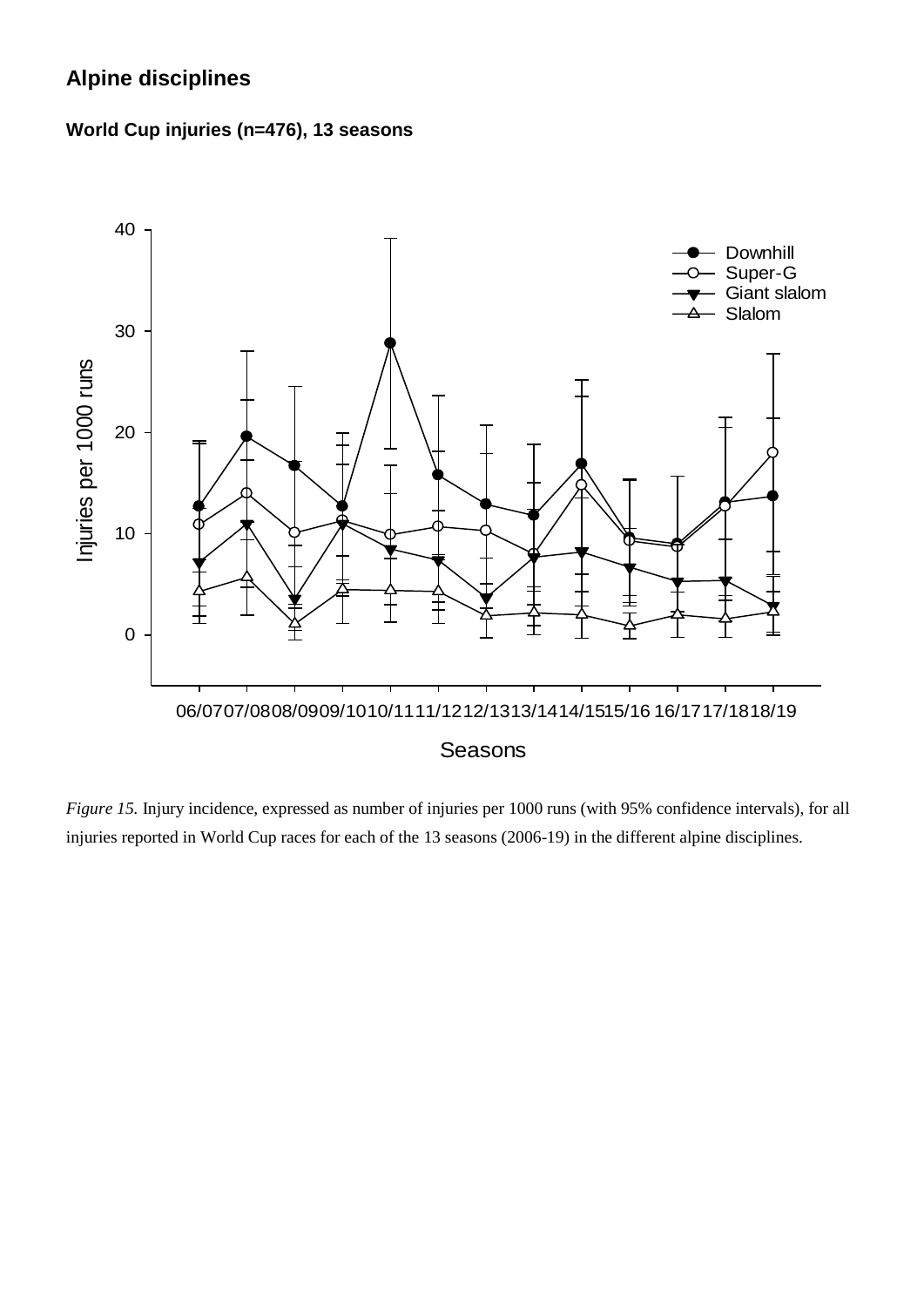# **Alpine skiing**

### **Injuries to the knee (n=447) & ACL (n=168), 13 seasons**



*Figure 16.* Injury incidence, expressed as number of injuries per 100 World Cup athletes (with 95% confidence intervals), for injuries to the knee and ACL only, among males and females, reported through all 13 seasons (2006- 19) in alpine skiing.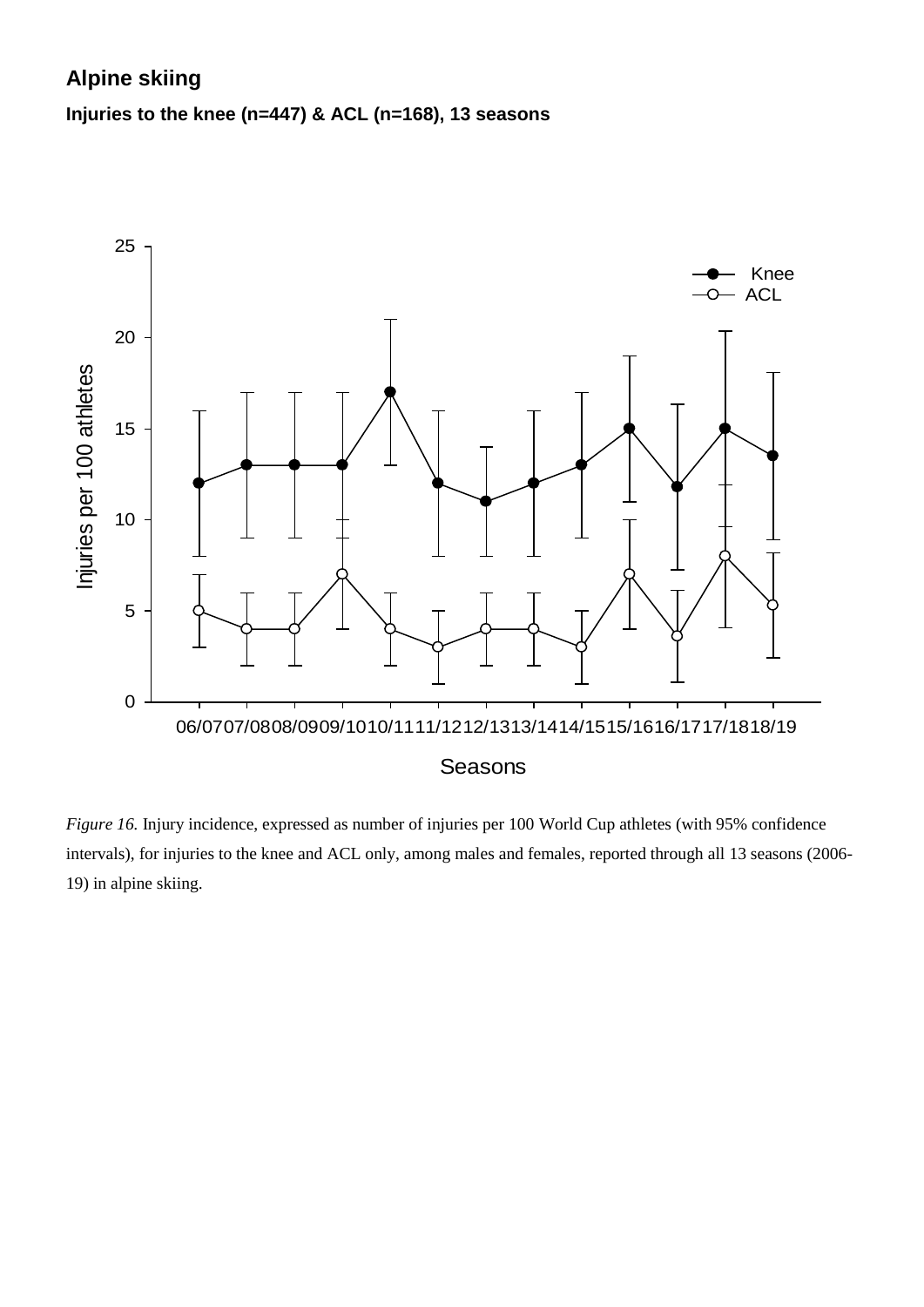# **Alpine skiing**

**World Cup injuries to the knee (n=212) & ACL (n=80), 13 seasons**



*Figure 17.* Injury incidence, expressed as number of injuries per 1000 World Cup runs (with 95% confidence intervals), for injuries to the knee and ACL only, among males and females, reported in World Cup races through all 13 seasons (2006-19) in alpine skiing.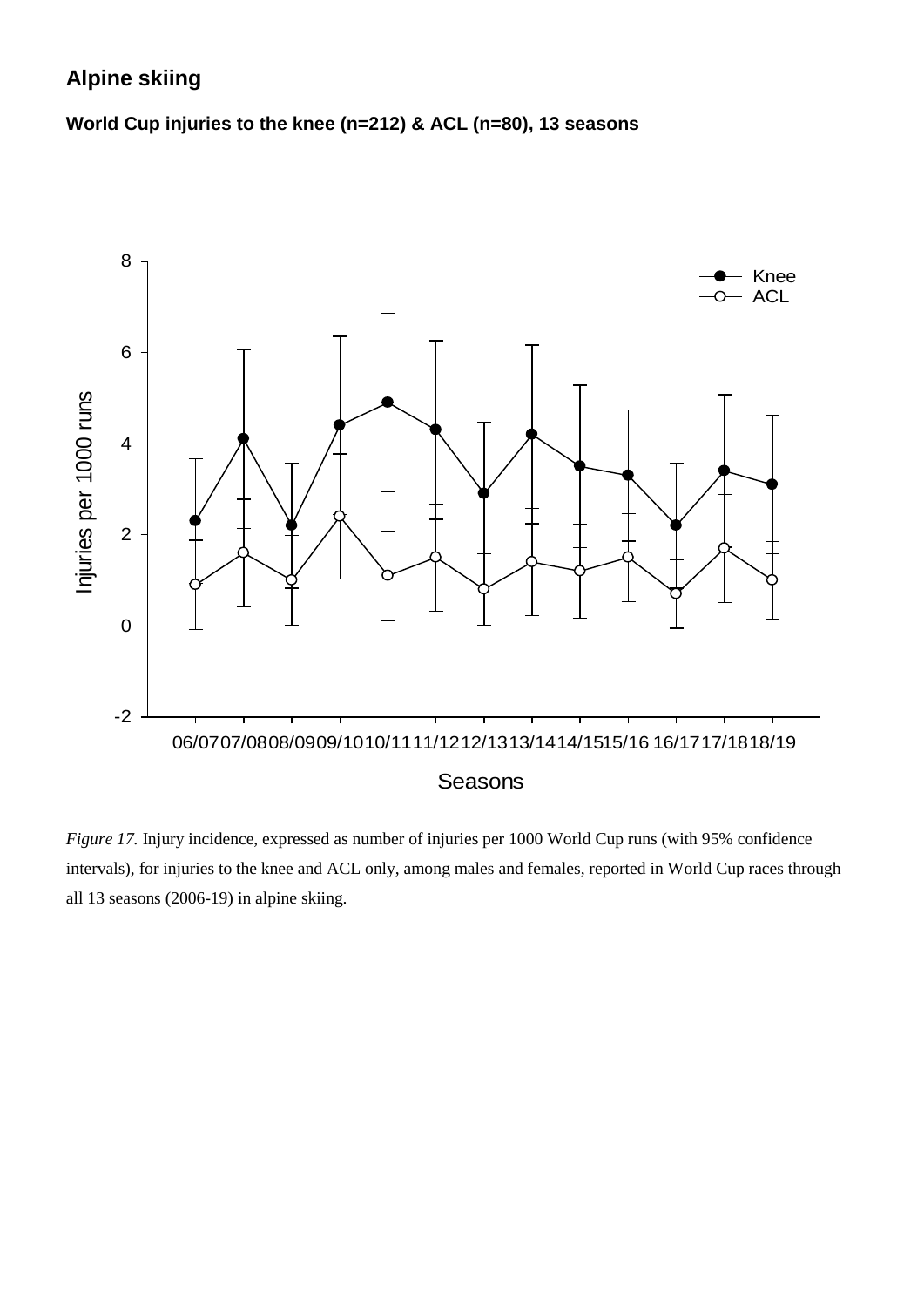# **Alpine European Cup**

#### **All injuries during training and competition (n=239)**



*Figure 18.* Injury incidence, expressed as injuries per 100 athletes (with 95% confidence intervals), for injuries reported among males versus females for each of the 6 seasons (2013-19) in the European Cup.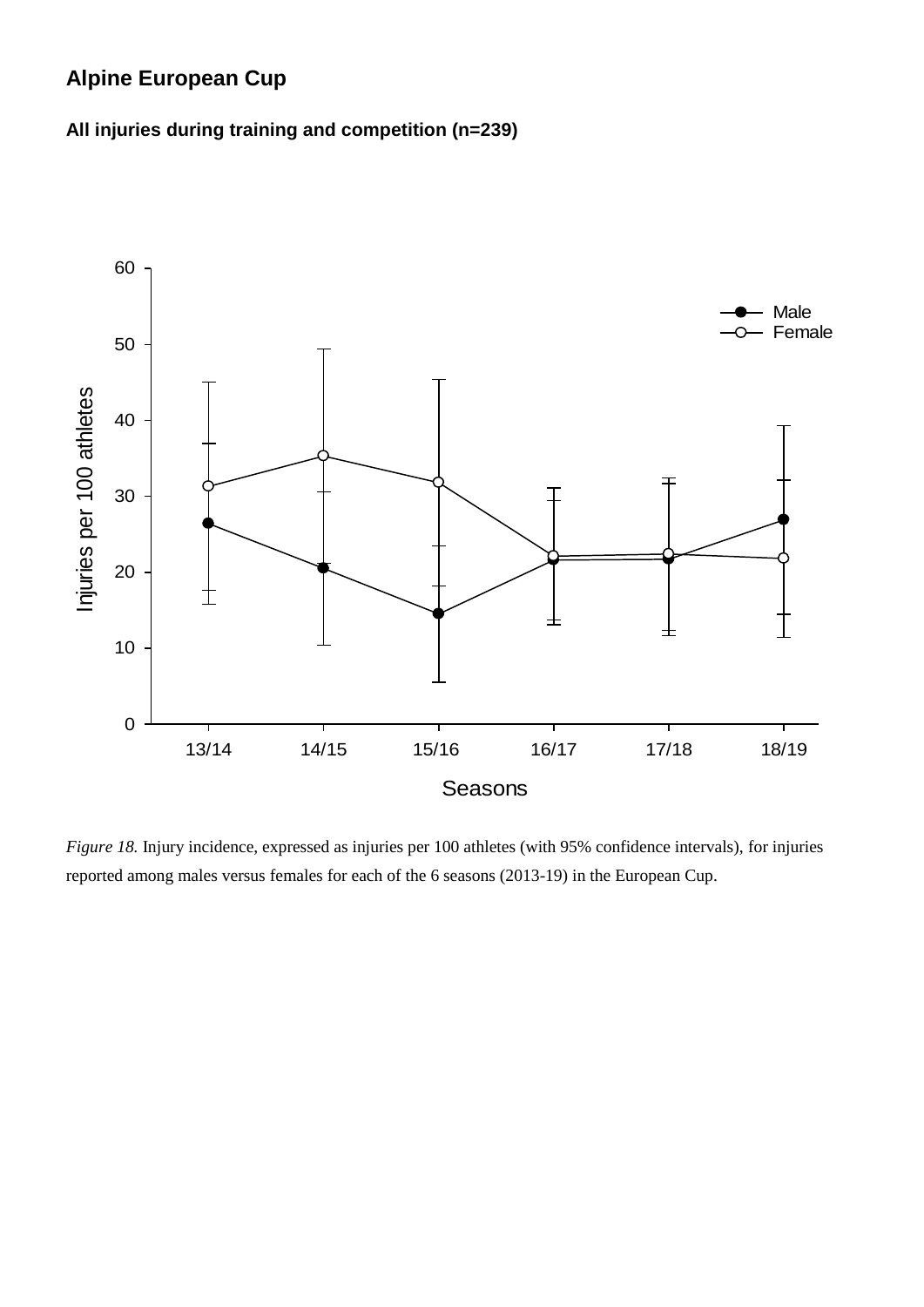# **Alpine European Cup**

#### **All injuries during European Cup competitions (n=85)**



*Figure 19.* Injury incidence, expressed as number of injuries per 1000 runs (with 95% confidence intervals), for all competition injuries reported throughout the 2013-19, European Cup seasons, in the different alpine disciplines.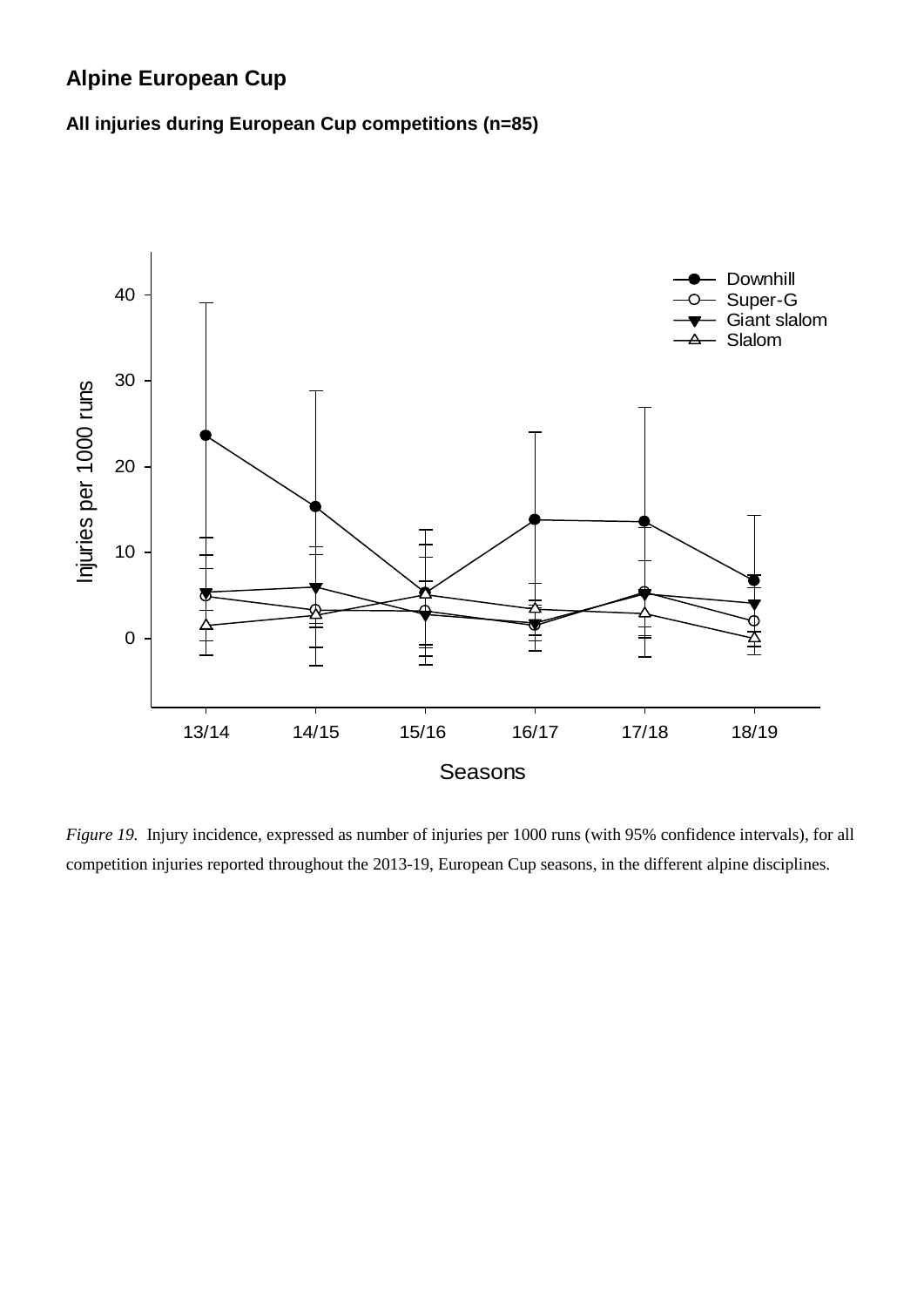# **Alpine World Cup and European Cup Time-loss injuries**

**All time-loss injuries during World Cup competitions (n=382) vs. European Cup competitions (n=72)**



*Figure 20.* Time-loss injuries (absence from training or competition ≥1 day) expressed as number of injuries per 1000 runs in World Cup competitions (n=382) vs. European Cup competitions (n=72), (with 95% confidence intervals). Note: World Cup data are from 13 seasons (2006-19) while European Cup data are from 6 seasons only (2013-19).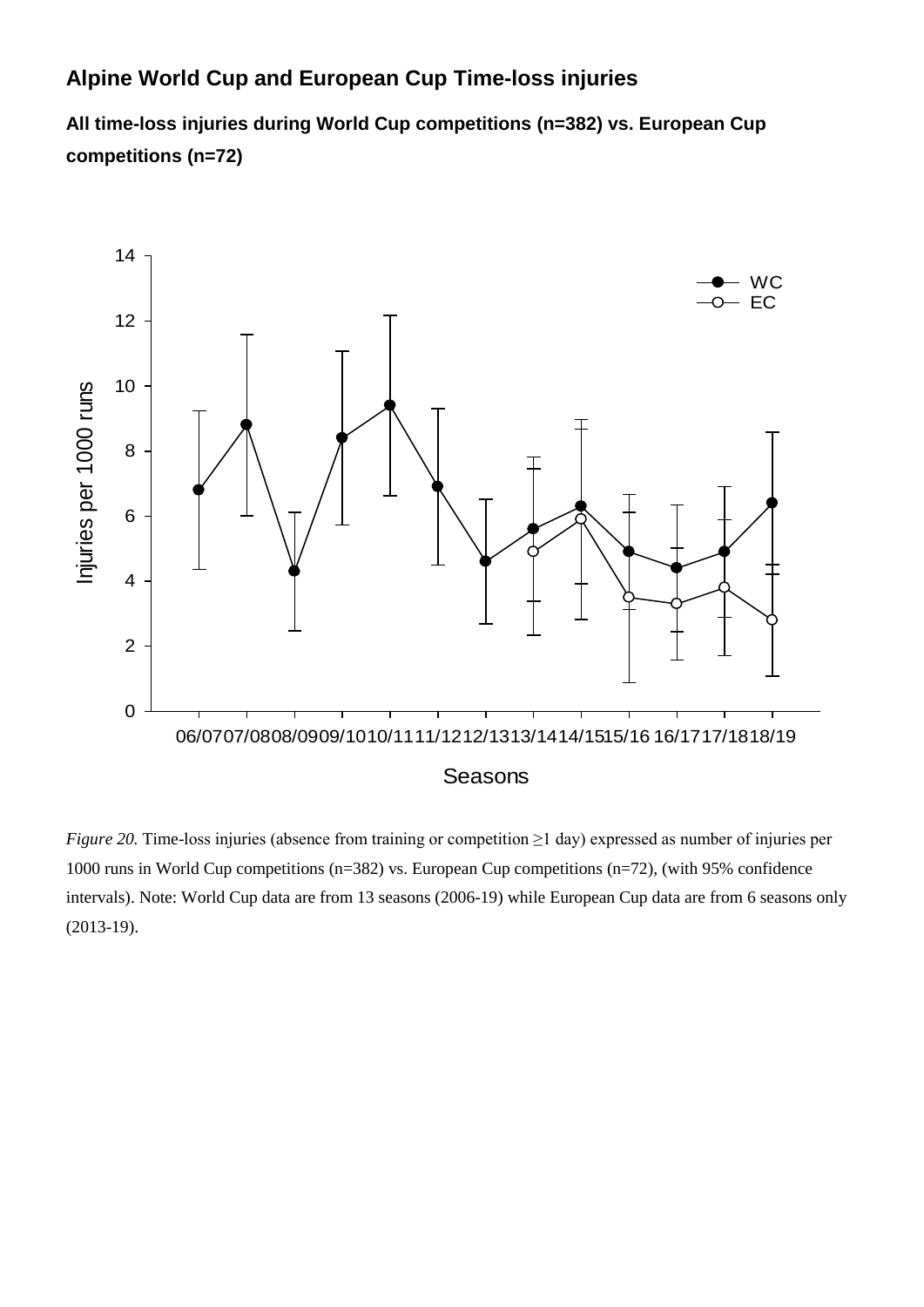# **Knee injuries in World Cup and European Cup**

**All knee injuries during alpine World Cup competitions (n=212) vs. European Cup competitions (n=32)**



*Figure 21.* Knee injuries, expressed as number of injuries per 1000 runs, in World Cup competitions vs. European Cup competitions (with 95% confidence intervals). Note: World Cup data are from 13 seasons (2006-19) while European Cup data are from 6 seasons only (2013-19).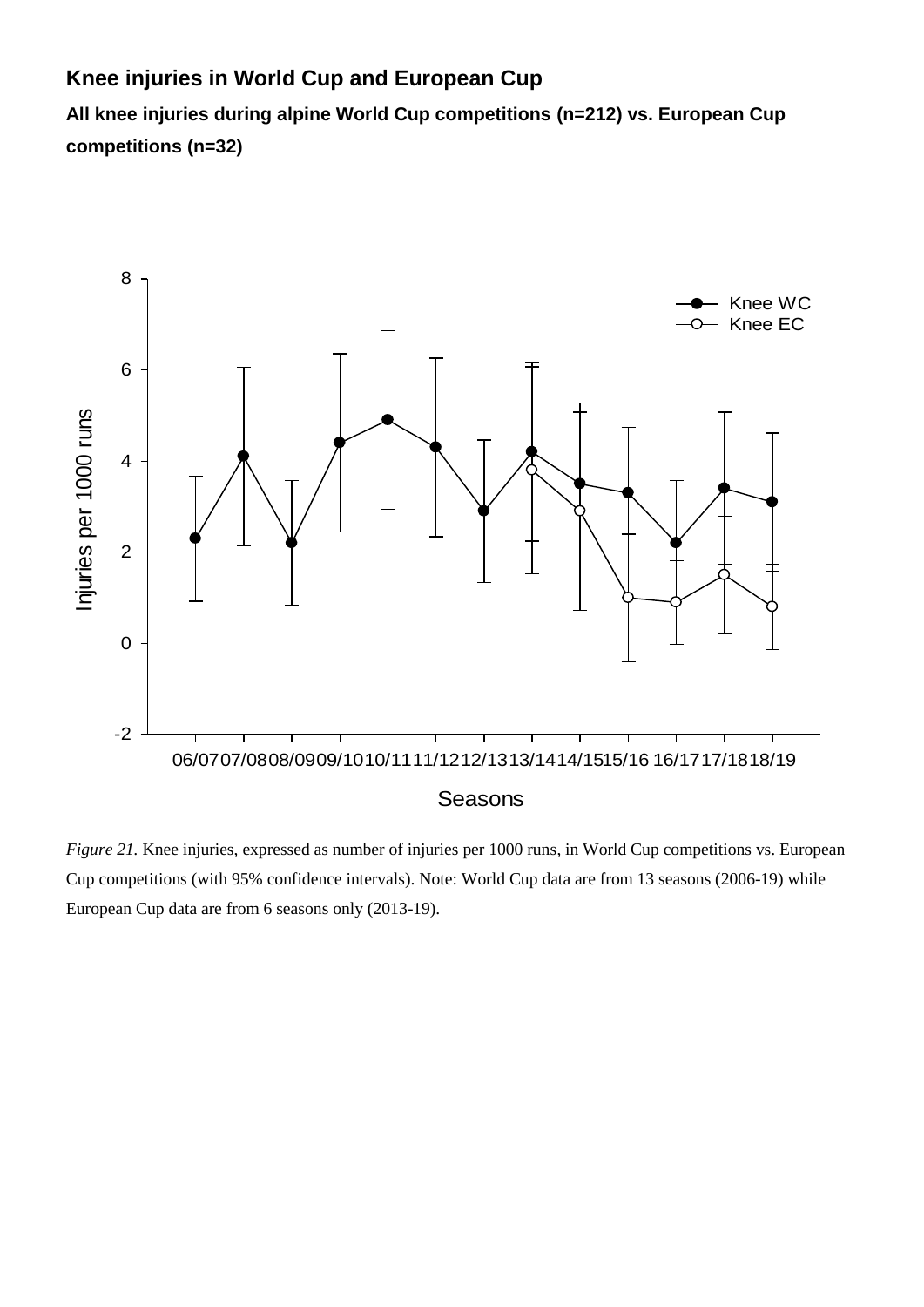# **ACL injuries in World Cup and European Cup**

**All ACL total rupture injuries during alpine World Cup competitions (n=80) vs. European Cup competitions (n=19)**



*Figure 22.* ACL total rupture injuries, expressed as number of injuries per 1000 runs, in World Cup competitions vs. European Cup competitions (with 95% confidence intervals). Note: World Cup data are from 13 seasons (2006- 19) while European Cup data are from 6 seasons only (2013-19).